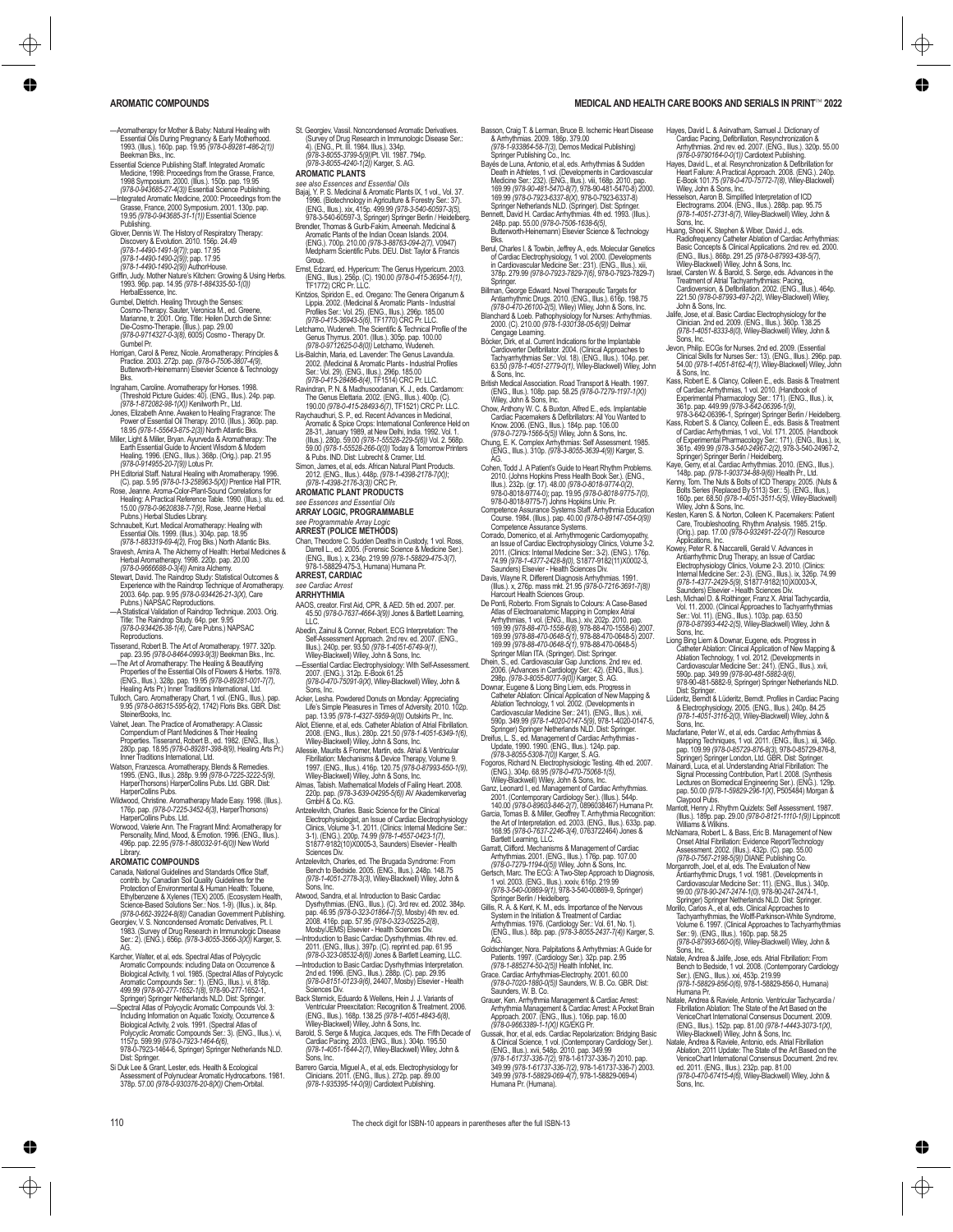- Davidson, Frena G. The Alzheimer's Sourcebook for Caregivers: A Practical Guide for Getting Through the Day. 2nd ed. 1994. 228p. pap. 15.00 *(978-1-56565-146-3(4))*
- Lowell Hse. Davis, Jenny Wilcoxson. Eldercare in Texas: A Family Resource Guide. 2002. (ENG.). 269p. pap. 19.95
- *(978-1-55622-930-5(5))* Taylor Trade Publishing. D'Cruz, Premilla. Family Care in HIV/AIDS: Exploring Lived
- Experience. 2004. 44.95 *(978-0-7619-3232-1(1))* SAGE<br>Pubns., Inc.<br>De Klerk-Rubin, Vicki. Validation Techniques for Dementia<br>Care: The Family Guide to Improving Communication, 1
- vol. 2007. (Illus.). 144p. per. 28.99 *(978-1-932529-37-1(3))* Health Professions Pr. Dodge, T. Oedipus Road. 1996. (ENG.). 212p. pap. 15.95
- *(978-0-87565-153-8(4)*, P099662) Texas Christian Univ. Pr. Doka, Kenneth J. Living with Life-Threatening Illness: A Guide for Patients, Their Families, & Caregivers. 1998. (ENG.). 352p. pap. 50.00 *(978-0-7879-4048-5(8)*, Jossey-Bass) Wiley, John & Sons, Inc. Doka, Kenneth J. & Davidson, Joyce D., eds. Caregiving &
- Loss: Family Needs, Professional Responses. 2003.<br>(Illus.). 331p. pap. 24.95 *(978-1-893349-02-5(0))* Hospice<br>Foundation of America.
- Doyle, Gary T. Dancing the Last Mazurka: A Care Givers Journal. 1998. xii, 224p. mass mkt. 7.95 *(978-1-892589-11-8(7))* In the Folds Bks. LLC.
- Drattell, Alan. The Other Victim: How Caregivers Survive a Loved One's Chronic Illness. 1996. 116p. pap. 17.95 *(978-0-929765-43-3(5))* Seven Locks Pr.
- Eaker, Lorena S. One Step at a Time: A Definitive Study of Alzheimer's Disease & a Practical Guide for Caregivers. 1996. v, 207p. (Orig.). pap. 15.00 *(978-0-9653000-0-1(5))* SCK Pubns.
- Ehrenclou, Martine. Critical Conditions: The Essential Guide to Get Your Loved One Out Alive. 2008. (ENG.). 227p. pap. 19.95 *(978-0-9815240-0-9(1))* Lemon Grove Pr.
- Erwin, Kathie T. Lifeline to Care with Dignity: Caring for the Memory Impaired. 1997. 192p. pap. 14.95 *(978-1-887454-01-8(2))* Caremore Pubns.
- Evans, Dave. Practice Learning in the Caring Professions. 1999. (ENG., Illus.). 280p. (C). 175.00 *(978-1-85742-422-5(0)*, Y285321) Routledge.
- Ewing, Wayne. Tears in God's Bottle. 2002. 108p. 22.95 *(978-0-7596-7462-2(0))* AuthorHouse. —Tears in God's Bottle: Reflections on Alzheimer's
- Caregiving. 1999. (Illus.). 120p. *(978-0-9667547-0-4(0))* WhiteStone Circle Pr. Faber-Czingula, Linda. Living Outside the Nursing Home: A
- Care Giver's Guide to Giving Nursing Home Care at Home. 1996. (Illus.). 183p. ring bd. 12.95 *(978-1-890118-05-1(2))* QualityCare.
- Fanning, Marilyn. Compassionate Care, Practical Love for Your Aging Parents. 1994. (Heart Issues Ser.). 196p. reprint ed. pap. 5.50 *(978-1-56616-003-2(0)*, 535013) Aglow Communications.
- Fazio, Sam. The Enduring Self in People with Alzheimer's:<br>Getting to the Heart of Individualized Care, 1 vol. 2008.<br>Illus.). 192p. pap. 34.99 *(978-1-932529-38-8(1))* Health<br>Professions Pr.
- FitzRay, B. J. Alzheimer's Activities: Hundreds of Activities for<br>Men & Women with Alzheimer's Disease & Related<br>Disorders. 2001. 288p. 29.95 (978-1-877810-80-0(0))
- 
- Disorders. 2001. 288p. 29.95 (978-1-877810-80-0(0))<br>
Raye Productions, Inc.<br>
Fleming, Juanita W. Home Health Care for Children Who Are<br>
Fleming, Juanita W. Home Health Care for Children Who Are<br>
(978-0-8261-2064-9(4)) Spri
- 
- Gamble, Robert One Good Woman Come & Gone: A Love<br>
(Story, rev. ed. 2000, 272p, pap. 14.95<br>
(978-1-56374-014-9(7)) Chicago Spectrum Pr.<br>
(Gamble), Charles, et al. Sometimes My Heart Goes Numb:<br>
Love & Caregiving in a Time
- Gass, Thomas Edward. Nobody's Home: Candid Reflections of a Nursing Home Aide. 2004. (Culture & Politics of Health Care Work Ser.). (ENG.). 224p. (gr. 17). 56.95<br>(978-0-8014-4243-8(5), 978-0-8014-4243-8, ILR Pr.) *(978-0-8014-4243-8(5)*, 978-0-8014-4243-8, ILR Pr.) Cornell Univ. Pr. Gilbar, Ora & Ben-Zur, Hasida. Cancer & the Family
- Caregiver: Distress & Coping. 2002. (Illus.). 238p. 48.95 *(978-0-398-07290-2(6))*; pap. 33.95 *(978-0-398-07291-9(4))* Thomas, Charles C. Pub., Ltd.
- Gilbert, Peter, et al, eds. Spirituality, Values & Mental Health:<br>Jewels for the Journey. 2007. [ENG., Illus.). 336p. (C). per.<br>50.00 (978-1-84310-456-8(3), 692449) Kingsley, Jessica<br>Pubs. GBR. Dist: Hachette UK Distributi
- 
- Glenn, Evelyn Nakano, Frored to Care: Coercion &<br>
2000, 0978-0674-06415-7(1), 15316) 2010.<br>
2000, 0978-0674-06475-7(1), 15316) 2010.<br>
2000, 0978-0674-06479-9(2) Hanard Univ Pr.<br>
Cordon, Suzanne, et al, eds. Caregiving: Rea
- Gracey, Marilyn J. A Story of the OWMC: The Wasted Years.<br>2008. (978-1-55452-306-1(0)) Essence Publishing.<br>Greenberg, Tamara McClintock. When Someone You Love<br>Has a Chronic Illness: Hope & Help for Those Providing
- Support. 2012. pap. 13.99 *(978-1-59955-939-1(0)*, Plain Sight Publishing) Cedar Fort, Inc./CFI Distribution. Grollman, Earl A. & Kosik, Kenneth S. When Someone You
- Love Has Alzheimer's. l.t. ed. 1997. (ENG.). 192p. pap. 15.00 *(978-0-8070-2721-9(9)*, Beacon Pr.) Beacon Pr. —When Someone You Love Has Alzheimer's: The
- Caregiver's Journey. l.t. ed. 1997. (Spec-Hall Ser.). 163p. lib. bdg. 23.95 *(978-0-7838-2049-1(6)*, Macmillan Reference USA) Cengage Gale.
- Grubbs, William. In Sickness & in Health: Caring for a Loved One with Alzheimer's. 1997. iv, 153p. pap. 12.95 *(978-0-943873-12-1(6))* Elder Bks.
- Hagag, Nabil G. When Cancer Strikes: A Tribute to the Family Caregiver. 1998. (ENG.). 272p. 18.95 *(978-1-56072-540-4(0)*, Nova Kroshka Bks.) Nova Science
- Pube., Inc., Hall, Elizabeth T. & Koenig, Harold G. Caring for a Loved One
- with Alzheimer's Disease: A Christian Perspective. 2000. (ENG.). 150p. (C). lib. bdg. 72.95 *(978-0-7890-0872-5(6)*, HW13270); pap. 32.95 *(978-0-7890-0873-2(4)*, HW13271) Routledge.
- Hanks, Jerry & Cordova-Hanks, Bobbi de. Lagrimas de Alegria. 2007. 120p. pap. 12.95 *(978-0-7414-3859-1(3))* Infinity Publishing.
- Hanks, Jerry & de Cordova-Hanks, Bobbi. Tears of Joy. 2003.<br>89p. pap. 12.95 (978-0-7414-1444-1(9)! Infinity Publishing<br>Hartman Publishing Staff. Workbook to Nursing Assistant<br>Care. 2005. (Illus.). 208p. (C). per., wbk. ed.
- (978-1-88834-381-8(8)| Hatman Publishing, Inc.<br>Haugse, John & Haugse, John E. Heavy Snow: My Father's<br>Disappearance into Alzheimer's. 1999. (ENG., Illus.). 132p.<br>pap. 11.95 (978-1-55874-677-0(3)) Health<br>Communications, Inc
- Haynail, Carolyn. I Was Once Like You: Before I Got<br>
pap. 18. Carolyne 2011. 308p. 24.95 (978-1-4678-4952-4(9));<br>
pap. 18.95 (978-1-4678-4952-4(9));<br>
pap. 18.95 (978-1-4678-4952-4(9));<br>
Hereman. Caregivers Guide: Civing Me
- 
- 
- 
- Care Staff. 2007. (ENG.), 209p. pap. 40.00<br>G78-1-94310-502-2(0), 694880) Kingsley, Jessica Pubs.<br>GBR. Dist: Hachette UK Distribution.<br>Hinshelwood, R. D. Suffering Insanly: Psychoanalytic Essays<br>on Psychosis. 2004. (ENG.).
- *(978-1-58391-894-4(9)*, RU37346); 120.00 *(978-1-58391-893-7(0)*, RU37345) Routledge. Hodgson, Harriet. Alzheimers Finding the Words: A Communication Guide for Those Who Care. 1995. (ENG., Illus.). 240p. pap. 16.95 *(978-0-471-34657-9(8))* Wiley,
- John & Sons, Inc.<br>The Alzheimer's Caregiver: Dealing with the Realities of<br>Dementia. 1997. (Illus.). 240p. (Orig.). pap. 12.95<br>(978-1-56651-125-2/21) Wiley, John & Sons, Inc.<br>--Alzheimers, Find the Words: A Communication G
- 
- 
- (978-0-8223-1927-6(6)); pap. 23.95<br>Hooyman, Nancy R. & Gonyea, Judith G. Feminist<br>Hooyman, Nancy R. & Gonyea, Judith G. Feminist<br>Perspectives on Family Care: Policies for Gender Justice<br>1995. (Family Caregiver Applications
- Pubns, Inc.<br>
Implementesissional, Interaperopy & Interpersonal Znd add<br>
Imetry Solary A Richargency & Interpersonal Znd add<br>
Imetry Solary 2001, Illus, 244p, paper 862-8 (978-0-470-69385-8(1)<br>
2001, Illus, 244p, paper 862-
- 
- Home. 1997. (Home Care Guides Ser.). 260p. (Orig.). (C).<br>pap. 24.95 (978-0-943126-54-8(1)) American College of<br>Physicians.<br>Houts, Peter S. Home Care Guide for Cancer: For Family &
- Friends Giving Care at Home. Houts, Peter S., ed. 1996.<br>(ENG., Illus.). 260p. pap. 29.95 (978-0-943726-30-2/4),<br>978-0-943126-30-2) American College of Physicians.<br>Huber, Helen. Homemaker Home Health Aide IML. 5th ed.
- 1997. 224p. tchr. ed. 17.95 *(978-0-8273-8085-1(2))*
- Delmar Cengage Learning. Huber, Helen & Spatz, Audree. Homemaker: Home Health Aide. 5th ed. 1997. 176p. (C). pap., wbk. ed. 32.95 *(978-0-8273-8086-8(0))* Delmar Cengage Learning.
- Huddleston, Kathryn. There's A Storm Coming: the Journey to Rescue & Save My Father: Helping My Father Achieve His Mental, Physical, & Spiritual Potential During His Alzheimer's Disease. 2010. 372p. 39.95
- *(978-1-4497-0599-2(5))*; pap. 24.95 *(978-1-4497-0597-8(9))* Author Solutions, Inc. (WestBow Pr.).
- Hunsicker, Jackson S., ed. Turning Heads: Portraits of Grace,<br>Inspiration, & Possibilities. 2006. (Illus.). 144p. pap. 29.95<br>(978-0-9770074-0-0(5)) Turning Heads.<br>Illian, Charles A. Caring from the Heart: AIDS & the Caregi
- 
- 1999. (Illus). 260p. pap. 29.95 (978-1-886343-18-2(4)<br>Anthan Publishing, Inc.<br>Jacobs, Léa K., ed. Coping with Cancer. 2008. (ENG., Illus.).<br>154p. 123.00 (978-1-60456-213-27). Nova Biomedical<br>Disney Science Pubs., Inc.<br>200
- 
- 
- Routledge. Journal of a Caregiver. 2004. per. *(978-1-59581-037-3(4))* Brentwood Communications Group.
- Joyner, Brenda L. Chemo Sabe: A Guide to Being a Personal Advocate for a Chemotherapy Patient. 2003. (Illus.). 144p. per. 12.95 *(978-0-9729180-0-8(0))* Polonius Pr. Kahana, Eva, et al, eds. Family Caregiving Across the
- Lifespan, Vol. 4. 1994. (Family Caregiver Applications Ser.: 4). (ENG., Illus.). 448p. pap. 100.00 *(978-0-8039-4431-2(4)*, 3506) SAGE Pubns., Inc.
- 
- Kane, Robert L., et al. Meeting the Challenge of Chronic Illness. 2005. (Gerontology Ser.). (ENG., Illus.). 328p. (gr. 17). 65.00 *(978-0-8018-8209-8(5)*, 978-0-8018-8209-8)
- Johns Hopkins Univ. Pr. Kaplan, Mary. Clinical Practice with Caregivers of Dementia Patients. 1996. (ENG.). 200p. (C). 140.00 *(978-1-56032-471-3(6)*, RT18821); (Illus.). 60.95 *(978-1-56032-472-0(4)*, RT18822) Taylor & Francis Group
- GBR. (Taylor & Francis). Dist: Taylor & Francis Group.<br>Karpinski, Marion. The Guide to Working as a Personal Care<br>Attendant. 2004. 12.95 *(978-0-9726833-7-1(2))* Medifecta<br>Healthcare Training.
- —The Home Care Companion's Quick Tips for Caregivers. l.t. ed. 2000.Tr. of Consejos Para Cuidadores de Enfermos. (SPA., Illus.). 217p. pap. 24.95 *(978-0-9653873-9-2(9))* Medifecta Healthcare Training.
- —Personal Care Attendant Training Program, Instructors<br>Manual. 2004. ring bd. *(978-0-9726833-9-5(9))* Medifecta<br>Healthcare Training.
- Personal Care Attendant Trainng Program. 2004. ring bd.<br>(978-0-9726833-8-8/0)) Medifecta Healthcare Training.<br>Quick Tips for Caregivers. 2010. (CHI., Illus.). xvi, 217p.<br>mass mkt. 139.00 (978-0-9798245-8-6(3)) Medifecta
- Healthcare Training. Kincheloe, Donna. I Never Walk the Halls Alone. 2007. (ENG.). 160p. pap. 18.95 *(978-1-932124-90-3(X))* ACW
- 
- 
- Pr.<br>
Minnell, Herbert G. Killer Carers. 2007. (Illus.). 132p. per.<br>
(*GP3-1-94401-945-8(4)*) Althena Pr.<br>
Kinsella, Audrey Home "Tele-Infusion" Directions in Infusion<br>
Therapies Delivered Via Telecommunication. 1998. (Illu
- Koenig Coste, Joanne. Learning to Speak Alzheimer's: A<br>Groundbreaking Approach for Everyone Dealing with the<br>Disease. 2004. (ENG.). 256p. pap. 15.99<br>*(978-0-618-48517-8(1)*, 689452, Harper Paperbacks)
- HarperCollins Pubs<br>Kolb, Patricia. Caring for Our Elders: Multicultural Experiences<br>with Nursing Home Placement. 2003. (ENG., Illus.). 208p.<br>(gr. 17). 110.00 (978-0-231-11458-5(3). 2474); pap. 32.00<br>(778-0-231-11459-2(1),
- 
- Kuebelbeck, Julie & O'Connor, Victoria. Caregiver Therapy.<br>
(978-0-995, CEFHelp Bks.). 88p. pap. 4.95<br>
(978-0-87029-285-9(4)) Abbey Pr.<br>
Lash, Marilyn, et al. When Young Children Are Injured:<br>
East, Marilyn, et al. When Yo
- Lawton, M. Powell, et al. Respite for Caregivers of Alzheimer's Patients: Research & Practice. 1991. 176p. 27.95
- *(978-0-8261-6610-4(5))* Springer Publishing Co., Inc. LeBlanc, Gary Joseph & Leblanc, Gary Joseph. Staying Afloat in a Sea of Forgetfulness: Common Sense Caregiving
- Expanded Edition: 2011. 332p. 29.99<br>(978-1-4628-7706-5(0); pap. 19.99<br>(978-1-4628-7705-8(2)); Nibris Corp.<br>Lefley, Harriet P. Family Caregiving in Mental Illness, Vol. 7.<br>1996. (Family Caregiver Applications Ser.: 7), (ENG
- Pubns, Inc.<br>Levine, Carol. The Cultures of Caregiving: Conflict & Common<br>Ground among Families, Health Professionals, & Policy<br>Makers. Levine, Carol. & Murray, Thornas H., eds. 2004.<br>(Bloethics Ser.). (ENG.). 216p. (gr. 17
- —Family Caregivers on the Job: Moving Beyond ADLs & IADLs. 2004. *(978-1-881277-73-6(9))* United Hospital Fund.
- —Making Room for Family Caregivers: Seven Innovative
- 
- 
- Hospital Programs. 2003. (Illus.). vii, 36p.<br>
(978-1-881277-66-8(6)) United Hospital Fund.<br>
The Health Care System. 1998. (Special Fander).<br>
26.50 (978-1-881277-45-9(7) United Hospital Fund.<br>
26.50 (978-1-881277-45-9(7) Un
- 
- *(978-0-8265-1461-5(8)*, 53380) Vanderbilt Univ. Pr. Levine, Carol & Murray, Thomas H., eds. The Cultures of Caregiving: Conflict & Common Ground among Families, Health Professionals, & Policy Makers. 2007. (Bioethics Ser.). (ENG., Illus.). 216p. (gr. 17). per. 28.00 *(978-0-8018-8771-0(2)*, 978-0-8018-8771-0) Johns
- Hopkins Univ. Pr. Lewis, Zoë A. I Hope They Know. the Essential Handbook on Alzheimer's Disease & Care. 2008. (ENG.). 240p. pap. Publishing, Inc.<br>
Light, Enid, et al, eds. Stress Effects on Family Caregivers of
- Light, Enid, et al, eds. Stress Effects on Family Caregivers of<br>Alzheimer's & Related Dementias: Research &<br>Interventions. 1994. 440p. 58.95 (978-0-8261-7890-9(1))<br>Springer Publishing Co., Inc.<br>Lipsyle, Robert. In the Coun
- 
- *(978-1-59687-388-9(4))* IBks., Inc. Lockhart, Sybil. Mother in the Middle: A Biologist's Story of Caring for Parent & Child. 2014. (ENG.). 320p. pap. 19.99 *(978-1-4165-4156-1(X))* Simon & Schuster.
- Lokvig, Jytte. Alzheimer's A to Z: Secrets to Successful Caregiving. 2003. (ENG., Illus.). 304p. pap. 19.95 *(978-0-9710390-0-1(3))* Endless Circle Pr.

For book reviews, descriptive annotations, tables of contents, cover images, author biographies & additional information, updated daily, subscribe to **www.booksinprint.com** 281

Long, Jill Holmes. Understanding Your Responsibilities: Confidential & Private. 2002. (Illus.). 45p. spiral bd. 34.95 *(978-1-888343-57-1(5))* Hartman Publishing, Inc.

- Longest, Beaufort B. Health Professionals in Management. 2nd ed. 1999. (C). pap. 29.95 *(978-0-8385-3682-7(4))*
- Appleton & Lange.<br>
Lovejoy, Denise. Making the Transition to Home Health<br>
Nursing: A Practical Guide. 1997. 200p. 32.95<br>
(978-0-8261-9740-5/X)) Springer Publishing Co., Inc.<br>
Loverde, Joy. The Complete Edercare Planner. Wh

304p. (J). pap. 14.95 *(978-0-7868-8229-8(8))* Hyperion Pr. Lovette, Kay. Caring for an Alzheimer's Patient at Home. 1999. (Illus.). 200p. pap. 14.95 *(978-1-885987-16-7(1)*, ME092, Health Information Pr.) Practice Managem Information Corp. Lowe, Paula C. CarePooling: How to Get the Help You Need to Care for the Ones You Love. 1995. (Illus.). 304p. pap. 14.95 *(978-1-881052-16-6(8))* Berrett-Koehler Pubs., Inc. Luke, Richard D. The Long Wait: The Caregiver's Guide to

Survival. 2011. 96p. pap. 11.95 (978-1-4620-4126-8(4),<br>illuhiverse, inc.<br>Luterman, David In the Shadows: Living & Coping with a<br>Luterman, David In the Shadows: Living & Coping with<br> $(978-0.9644862-0.17)$ . Jade Pr.<br>hardkama

Magee-Minor, Sharon. The Joy of Caregoinig: Sbries,<br>
Strategies, Solutions. 2001. (Illus.). viii, 238p.<br>
(978-0-9712062-1-2/X)) Tauy Creek Publishing.<br>
Margolies, Luisa. My Moher's Hip: Lessons from the World of<br>
(978-1-59

**C D**

Share Their Stories: A Support Group in a Book. 2005.<br>(ENG.). 272p. 99.95 *(978-0-8265-1479-0(0)*, 53420); pap<br>39.95 *(978-0-8265-1480-6(4)*, 53423) Vanderbilt Univ. Pr.

Marrelli, Tina M. & Krulish, Linda H. Horne Care Therapy:<br>for Physical Therapy: for the Markovich for Physical Therapy:<br>for Physical Therapists, Speech-Language Pathologists, 8<br>(978-04947801-245(7)) Marrelli & Assocs.<br>(978

Marston, Dianna Mitchell. Living with Cancer As A New Normal: A Journey with Cancer through the Eyes of a Caregiver. 2007. 108p. per. 11.95 *(978-0-595-44899-9(2))*

il universe, Inc.<br>
Marthense, Robert. A Life Worth Living: A Doctor's Reflections<br>
on Illness in a High-Tech Era. 2003. (ENCs. Illus.). 240p.<br>
Franz, Straus & Giroux. (ENCs. Illus.). 240p.<br>
Franz, Straus & Giroux.<br>
Matloff

(Illus.). 111p. pap. 10.00 *(978-1-933480-20-6(3))* Bunim and Bannigan Ltd. Mcfarlane, Rodger & Bashe, Philip. The Complete Bedside Companion: A No-Nonsense Guide to Caring for the Seriously Ill. 1999. (ENG., Illus.). 544p. pap. 33.95 *(978-0-684-84319-3(6)*, Touchstone) Touchstone. McKenna, David Loren & Seraydarian, Patricia McKenna. A Stroke of Grace. 2008. 116p. pap. 11.99 *(978-1-60647-795-3(1))* Salem Author Services.

Meeting the Needs of Family Caregivers of Veterans: Hearing<br>Before the Subcommittee on Health of the Committee on<br>Veterans Affairs, U.S. House of Representatives, One<br>Hundred Eleventh Congress, First Session, June 4, 2009<br>

Meszler, Joseph B. Facing Illness, Finding God: How Judaism Can Help You & Caregivers Cope When Body or Spirit Fails. 2010. (ENG.). 208p. pap. 16.99 *(978-1-58023-423-8(2)*, 3f6a6d09-fe09-468b-a2b1-0b219123f957, Jewish Lights Publishing) LongHill Partners, Inc. Meyer, Maria M. & Derr, Paula. The Comfort of Home for Stroke: A Guide for Caregivers. 2007. (Comfort of Home Ser.). (ENG., Illus.). 342p. per. 24.95 *(978-0-9664767-8-1(6))* CareTrust Pubns., LLC.

Meyer, Maria M., et al. The Comfort of Home for Parkinson<br>Disease: A Guide for Caregivers. 2007. (Comfort of Home<br>Ser.). (ENG., Illus.). 298p. pap. 24.95<br>(978-0-9664767-7-4(8)) CareTrust Pubns., LLC.<br>—Multiple Sclerosis: M

gde. ed. 24.95 *(978-0-9664767-6-7(X))* CareTrust Pubns., LLC. Miller, David. Dying to Care: Work, Stress & Burnout in HIV/AIDS Professionals. 1999. (Social Aspects of AIDS Ser.). (ENG., Illus.). 296p. (C). 70.95 *(978-1-85728-821-6(1)*, RU39334); 220.00 *(978-1-85728-820-9(3)*, RU39333) Routledge.

Miller, James E. When You're III or Incapacitated When You're<br>Sichess, Injuny or Disability <sup>12</sup> Things to Remember in Times of<br>Sichess, Injuny or Disability<sup>12</sup> Things to Do if Someone<br>Sichess, Injuny or Disability<sup>22</sup> Th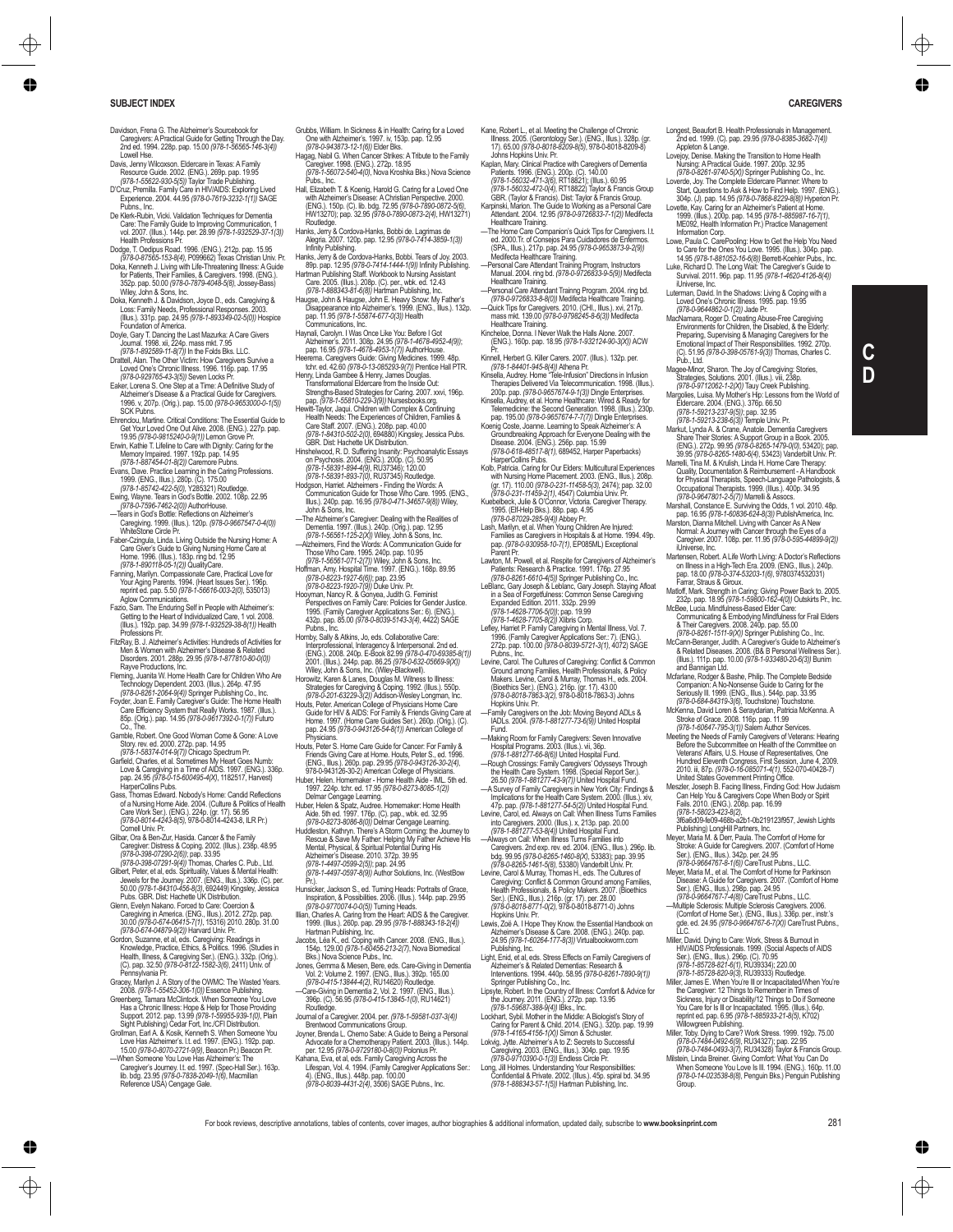- Thomson PDR, creator. PDR Guide to Drug Interactions, Side Effects, & Indications, Vol. 61. 61st rev. ed. 2007. 2145p. 73.95 *(978-1-56363-581-6(X))* PDR Network, LLC.
- The Top 100 Drug Interactions; A Guide to Patient Management. 2005. per. 16.95 *(978-0-9674718-6-0(9))* H&H Pubns., LLP.
- Trissel, Lawrence A. Trissel's Calcium & Phosphate Compatibility in Parenteral Nutrition. 2001. (Illus.). xvi, 160p. 34.95 *(978-0-9707114-0-3(9))* TriPharma
- Communications. Wang, Binghe. Drug-Drug Interactions in Pharmaceutical Development. Li, Albert P., ed. 2007. (Wiley Series in Drug<br>Discovery & Development Ser.: 6). (ENG., Illus.). 264p.<br>120.50 *(978-0-471-79441-7(4)*, Wiley-Interscience) Wiley,
- John & Sons, Inc.<br>Wanunu, Meni & Tor, Ylizhak, eds. Methods for Studying<br>Nucleic Acid/Drug Interactions. 2011. (ENG., Illus.). 408p.<br>(C). 155.00 (978-7-4398-3973-7(5), K11829) CRC Pr. LLC.<br>Wolfe, Jonathan J., et al, eds. H
- Interactions. 2003. (ENG., Illus.). 584p. (C). 185.00 *(978-0-8493-1531-2(X)*, 1531) CRC Pr. LLC.
- 
- 
- Works, Staff M. Worst Pills, Best Pills: A Consumer's Guide to<br>
960p. app. 2100 (978-0744-9256-070) Gallety Book<br>
960p. app. 2100 (978-0744-9256-070) Gallety Biks.<br>
960p. app. 2100 (978-0744-9256-070) Gallety Biks.<br>
Woodma
- ed. 185.00 *(978-0-9626616-0-0(0))* First Data Bank. **DRUG KINETICS**

### *see Pharmacokinetics*

#### **DRUG LEGALIZATION**

Szasz, Thomas. Our Right to Drugs: The Case for a Free Market, 1 vol. 1992. (Illus.). 232p. (C). 61.00 *(978-0-275-94216-8(3)*, C4216, Praeger) ABC-CLIO, LLC.

**DRUG METABOLISM** *see Drugs—Metabolism*

#### DRUG PLANTS

*see Medicinal Plants*

**DRUG POLICY**

*see Drug Control; Pharmaceutical Policy* **DRUG PUSHERS**

#### *see Drug Dealers*

- **DRUG RECEPTORS**
- see also Dopamine--Receptors; Hormone Receptors<br>Amidon, Gordon L. & Sadée, Wolfgang, eds. Membrane<br>Transporters as Drug Targets, 1 vol. 1999.<br>Transporters as Drug Targets, 1901.<br>Pharmaceutical Biotechnology Ser: 12). (ENG. 978-0-306-46094-4) Springer.
- Cairns, Brian E. Peripheral Receptor Targets for Analgesia: Novel Approaches to Pain Management. 2009. (ENG., Illus.). 549p. 183.00 *(978-0-470-25131-7(X)*, Wiley) Wiley,
- John & Sons, Inc.<br>Conn, M., et al, eds. Insights into Receptor Function & New<br>Drug Development Targets, 1 vol. (Research &<br>Perspectives in Endocrine Interactions Ser.). (ENG., Illus.).<br>Xv, 202p. 2010. pap. 209.00 (978-3-64 978-3-642-07080-8) 2006. 179.99 *(978-3-540-34446-9(2)*, 978-3-540-34446-9) Springer Berlin / Heidelberg. (Springer).
- Cooper, Steven J. & Clifton, Peter G., eds. Drug Receptor Subtypes & Ingestive Behaviour. 1996. (ENG., Illus.). 399p. *(978-0-12-187620-3(9)*, C2009-0-02236-3, Academic Pr.) Elsevier Science & Technology.
- Davenport, Anthony P., ed. Receptor Binding Techniques, 1<br>vol. 2nd ed. 2005. (Methods in Molecular Biology Ser.:<br>306). (ENG., Illus.). x, 240p. 159.99<br>*(978-1-58829-420-3(X)*, 978-1-58829-420-3, Humana) Humana Pr.
- Doble, Adam & Martin, Ian L. The GABA Benzodiazepine Receptor As a Target for Psychoactive Drugs. 1996. 248p. 89.95 *(978-1-57059-305-5(1))* Landes Bioscience.
- Foreman, John C. & Johansen, Torben, eds. Textbook of<br>Receptor Pharmacology. 2nd rev. ed. 2002. (ENG., Illus.).<br>289p. 136.95 *(978-1-4200-4107-1(X)*, E1029) CRC Pr.<br>LLC.
- Giardina, D., et al, eds. Perspectives in Receptor Research.<br>1996. (Pharmacochemistry Library: Vol. 24). (Illus.). 422p.
- 1996. (Pharmacochemisty Lubrary, Vol. 24). (Illus.). 422p.<br>227.00 (978-0-444-82204-8(8)] Elsevier.<br>Glick, Stanley D. & Maisonneuve, Isabelle, eds. New<br>Medications for Drug Abuse. 2000. (Amals of the New<br>York Academy of Sci
- Hefti, Franz F. Drug Discovery for Nervous System Diseases. 2005. 416p. 89.95 *(978-0-471-70781-3(3))* 2004. (ENG., Illus.). 328p. pap. 166.25 *(978-0-471-46563-8(1))* Wiley, John & Sons, Inc. (Wiley-Liss).
- Kyewski, B. & Suri-Payer, Elisabeth, eds. CD4+CD25+ Regulatory T Cells: Origin, Function & Therapeutic Potential, 1 vol. 2010. (Current Topics in Microbiology & Immunology Ser.: 293). (ENG., Illus.). xii, 332p. pap. 279.99 *(978-3-642-06376-3(4)*, 978-3-642-06376-3, Springer) Springer Berlin / Heidelberg.
- Lane, Thomas E., ed. Chemokines & Viral Infection, 1 vol.<br>2010. (Current Topics in Microbiology & Immunology Ser.:<br>303). (ENG., Illus.). xi, 160p. pap. 219.99<br>(978-3-642-06717-4(4), 978-3-642-06717-4, Springer)<br>Springer Be
- (Drugs & the Pharmaceutical Sciences Ser.: 89). (ENG., Illus.). 400p. 175.00 *(978-0-8247-0162-8(3)*, DK1475) CRC Pr. LLC.
- Leifert, Wayne R., ed. G Protein-Coupled Receptors in Drug<br>Discovery, 1 vol. 2009. (Methods in Molecular Biology Ser.<br>552). (ENG., Illus.). xi, 376p. 179.00
- 
- *Humana Pr.<br>
Humana Pr.<br>
London, Edythe D. Imaging Drug Action in the Brain. 1992<br>
London, Edythe D. Imaging Drug Action in the Brain. 1992<br>
CRC Pr. LLC.<br>
CRC Pr. LLC.*
- New York Academy of Sciences Staff, et al. New Medications<br>
Inc., eds. 2000. (Amals of the New York Academy of<br>
M., eds. 2000. (Amals of the New York Academy of<br>
Sciences Ser: Vol. 909. (Illus.). v. 282p. pap. 65.00<br>
(978-
- 
- Ottow, Eckhard & Weinmann, Hilmar, eds. Nuclear Receptors As Drug Targets, Vol. 39. 2008. (Methods & Principles in Medicinal Chemistry Ser.: 39). (ENG., Illus.). 522p. 285.00 *(978-3-527-31872-8(0)*, Wiley-VCH) Wiley, John & Sons, Inc.
- Panzica, GianCarlo & Melcangi, Roberto C. Steroids & the Nervous System. 2003. (Annals of the New York Academy of Sciences Ser.: Vol. 1007). (Illus.). 400p. 130.00
- *(978-1-57331-486-2(2))*; 406p. pap. 130.00 *(978-1-57331-487-9(0))* New York Academy of Sciences. Razvi, Enal S., et al. G-Protein Coupled Receptors (GPCRs) Technical Overview: Emerging Technologies, Market<br>Trends, & Market Opportunities. 2nd ed. 2005. (Illus.). 64p.<br>*(978-1-57936-311-6(3), D&MD Pubns.) International*<br>Business Communications.
- Wu, George Y. & Wu, Catherine Y., eds. Liver Diseases Vol. 4<br>Ligants. 1991. (ENC), Cathering Using Specific Receptors & Theory.<br>Ligants. 1991. (ENC), IIUs. 376p. 315.00<br>Ligants. 1997. ENC (ENC), DKAP(1) DRC Pr. LLC.<br>Xie, W
- 
- **DRUG RESISTANCE IN MICROORGANISMS**
- 
- Amábile-Cuevas, Carlos, ed. Antimicrobial Resistance in<br>
Bacteria. 2006. (ENG., Illus.). 210p. (C). 275.00<br>
(*978-1-904933-24-3*(6), RU93324, Taylor & Francis) Taylor<br>
& Francis Group GBR. Dist: Taylor & Francis Group.<br>
Am
- 
- Landes Bioscience.<br>Amyes, Sebastian G. B. Magic Bullets, Lost Horizons: The<br>Rise & Fall of Antibiotics. 2001. (ENG., Illus.). 272p. 155.00<br>(978-0-415-2720: 22(3). TF1 394) CRC Pr. LLC.<br>Andersson, Borje & Murray, David, eds Springer.
- Andersson, Dan I. & Hughes, Diarmaid, eds. Antibiotic Development & Resistance. 2001. (ENG., Illus.). 288p. 245.00 *(978-0-415-27217-9(3)*, TF1374) CRC Pr. LLC.
- Arrow, Kenneth Joseph, et al. Saving Women's Lives: Strategies for Improving Breast Cancer Detection & Diagnosis. Petitti, Diana B. et al, eds. 2005. (ENG., Illus.). 384p. 65.00 *(978-0-309-09213-5(2))* National Academies Pr.
- . . .<br>ird on Global Health Staff. Saving Lives, Buying Time Economics of Malaria Drugs in an Age of Resistance. Arrow, Kenneth Joseph et al, eds. 2004. (ENG., Illus.). 384p. 68.00 *(978-0-309-09218-0(3))* National Academies
- Pr.<br>Brundtland, Gro Harlem, frwd. Overcoming Antimicrobial<br>Resistance: World Health Organization Report on<br>Infectious Diseases 2000. 2001. (Illus.). 67p. pap. 30.00<br>*(978-0-7567-1166-5(5))* DIANE Publishing Co.
- Cassell, Gail H., et al, eds. Evolutionary Biology of Bacterial & Fungal Pathogens, 1 vol. 2007. (ENG., Illus.). 668p. 119.95
- *(978-1-55581-414-4(X)*, 5fef6b71-4298-46f2-b726-5bbecdf2cc52) ASM Pr. Challem, Jack, et al. The Natural Health Guide to Beating Supergerms. 1997. (ENG.). 368p. pap. 23.95 *(978-0-671-53764-7(4))* Pocket Books. Champney, W. Scott. New Antibiotic Targets. 2008. (Methods
- in Molecular Medicine Ser.: Vol. 142). (Illus.). xi, 274p. 64.99 *(978-1-59745-246-5(7))* Humana Pr. Champney, W. Scott, ed. New Antibiotic Targets, 1 vol.
- (Methods in Molecular Medicine Ser.: 142). (ENG., Illus.).<br>xii, 274p. 2010. pap. 149.00 *(978-1-61737-843-0(7),*<br>978-1-51737-843-0) 2008. 149.99 (978-1-58829-915-4(5),<br>978-1-58829-915-4) Humana Pr. (Humana).
- Clynes, Martin, ed. Multiple Drug Resistance in Cancer 2:<br>Molecular, Cellular & Clinical Aspects, 1 vol. 2010. (ENG.<br>Illus.). xi, 344p. pap. 279.99 (978-90-481-5108-0[2],<br>978-90-481-5108-0, Springer) Springer Netherlands N
- Dist: Springer. Dieckmann, Ulf, et al, eds. Adaptive Dynamics of Infectious Diseases: In Pursuit of Virulence Management. 2005. (Cambridge Studies in Adaptive Dynamics Ser.: Series Number 2). (ENG., Illus.). 552p. pap. 67.99 *(978-0-521-02213-2(4))* Cambridge Univ. Pr.
- Drug Resistant Infections in the Community: Consequences<br>for Public Health: Hearing Before the Committee on<br>Oversight & Government Reform, House of<br>Representatives, One Hundred Tenth Congress, First<br>Session, November 7, 20
- Government Printing Office.<br>Emergence of the Superbug: Antimizabial Resistance in the<br>United States: Hearing of the Committee on Health,<br>Eutaciaton, Labor, & Pensions, Unted States Senate, One<br>Hundred Tenth Congress, Secon Current Antimicrobials & Continued Development of New Solutions for the Future Protection Agains. 2010. iv, 113p. *(978-0-16-085123-0(8)*, 552-070-40479-1) United States Government Printing Office.

528 The check digit for ISBN-10 appears in parentheses after the full ISBN-13

- Ernst, Erika J., ed. Antifungal Agents, 1 vol. 2010. (Methods in Molecular Medicine Ser.: 118). (ENG., Illus.). x, 210p. pap. 149.00 *(978-1-61737-467-8(9)*, 978-1-61737-467-8,
- Humana) Humana Pr. Fong, I. W. & Drlica, Karl, eds. Antimicrobial Resistance & Implications for the 21st Century, 1 vol. 2007. (Emerging Infectious Diseases of the 21st Century Ser.). (ENG., Illus.). xii, 408p. 219.99 *(978-0-387-72417-1(6)*, 978-0-387-72417-1) Springer.
- —Reemergence of Established Pathogens in the 21st Century, 1 vol. 2003. (Emerging Infectious Diseases of the 21st Century Ser.). (ENG., Illus.). xvi, 367p. 249.99 *(978-0-306-47500-9(6)*, 978-0-306-47500-9) Springer.
- Food and Agriculture Organization of the United Nations. Joint Andre Andwington Child Andre<br>Andrinicrobials: Report of the FAOMHOIOIE Expert<br>Merlining FAO Headquarters, Rome, 26:30 November<br>2007. 2008. (ENG., Illus.). 70p.
- Forum on Emerging Infections Staff & Board on Global Health Staff. The Resistance Phenomenon in Microbes & Infectious Disease Vectors: Implications for Human Health & Strategies for Containment - Workshop Summary.<br>Knobler, Stacey L. et al, eds. 2003. (ENG., Illus.). 333p.<br>pap. 55.00 *(978-0-309-08854-1(2))* National Academies<br>Pr.
- Forum on Microbial Threats, et al. Antibiotic Resistance: Implications for Global Health & Novel Intervention Strategies Workshop Summary. Choffnes, Eileen R. et al, eds. 2011. (ENG., Illus.). 496p. pap. 100.00
- $(978-0.309-75611-0(4))$  National Academies Pr.<br>Gillespie, S. H., ed. Maragement of Multiple Drug-Resistan<br>Infections, 1 vol. 2004. (Infectious Disease Ser.). (ENG.,<br>Illus.). xii, 403p. 249.99 (978-1-58829-230-8(4),<br>978-1-
- 
- Infections: New Research. 2008. (ENG., Illus.). 160p.<br>98.00 (978-1-60456-735-9/X)) Nova Science Pubs., Inc.<br>Goldie, James H. & Coldman, Andrew J. Drug Resistance in<br>Cancer: Mechanisms & Models. 2009. (ENG., Illus.). 256p. (C). pap. 55.99 *(978-0-521-11170-6(6))* Cambridge Univ. Pr.
- Gould, Ian M. & Meer, Jos W. M. van der, eds. Antibiotic Policies: Theory & Practice, 1 vol. 2004. (ENG., Illus.). xiv, 766p. 299.99 *(978-0-306-48500-8(1)*, 978-0-306-48500-8)
- Springer. Hait, William N., ed. Drug Resistance, 1 vol. 1996. (Cancer Treatment & Research Ser.: 87). (ENG., Illus.). xviii, 418p. 599.99 *(978-0-7923-4022-5(1)*, 978-0-7923-4022-5)
- Springer.<br>Higgins, Jeffrey & Truax, Dominique, eds. Eye Infections,<br>Blindness & Myopia. 2009. (ENG., Illus.). 274p. 129.00<br>(778-1-60692-630-7(6)) Nova Science Pubs., Inc.<br>Hiscox, Stephen, et al, eds. Therapeutic Resistance
- Anti-Hormonal Drugs in Breast Cancer: New Molecular<br>Aspects & Their Potential as Targets, 1 vol. 2009. (ENG.,<br>Illus.). xii, 204p. 219.99 *(978-1-4020-8525-3(7),*<br>978-1-4020-8525-3, Springer) Springer Netherlands NLD.
- 
- Dist: Springer.<br>Impacts of Antibiotic-Resistant Bacteria. 1996. (Illus.). 183p.<br>
(Orig.). (Cl. pap. 45.00 (978-0-7881-3043-4(9)) DIANE<br>
Publishing Co.<br>
Institute of Medicine Staff, et al. Ending the War Metaphor:<br>
The Chan
- Academies Pr. Jones, Cindy L. A. The Antibiotic Alternative: The Natural Guide to Fighting Infection & Maintaining a Healthy Immune System. 2000. (ENG.). 248p. pap. 16.95 *(978-0-89281-877-8(8)*, Healing Arts Pr.) Inner Traditions
- International, Ltd. Kaye, Keith & Kaye, Donald. Antibacterial Therapy & Newer Agents, an Issue of Infectious Disease Clinics, Volume<br>23-4. 2009. (Clinics: Internal Medicine Ser.: 23-4). (ENG.<br>Illus.). xiv, 758p. 98.99 *(978-1-4377-1232-2(0)*,<br>S0891-5520(09)X0004-8, Saunders) Elsevier - Health
- Sciences Div.<br>Lashley, Felissa R. & Durham, Jerry D. Emerging Infectious<br>Diseases: Trends & Issues. 2nd ed. 2007. (Illus.). 616p.<br>70.00 *(978-0-8261-0250-8(6)) S*pringer Publishing Co.,<br>Inc.
- Lashley, Felissa R. & Durham, Jerry D., eds. Emerging Infectious Diseases: Trends & Issues. 2002. 483p. per. 58.95 *(978-0-8261-1474-7(1))* Springer Publishing Co.,
- Inc. Laxminarayan, Ramanan Professor, et al. Extending the Cure: Policy Responses to the Growing Threat of Antibiotic<br>Resistance. 2007. (ENG, Illus.). 194p. (C). pap. 43.95<br>(978-1-933115-57-3(2), Y122530) Routledge.<br>Mehta, Kapil & Siddik, Zahid H., eds. Drug Resistance in<br>Cancer Cells,
- *(978-0-387-89444-7(6)*, 978-0-387-89444-7, Springer)
- 
- Springer New York.<br>
MacRossian Chicago Relations & Incentives for Promoting<br>
Immovation in Ambibiotic Research. 2010, (Euro Non Serial<br>
(Pra-22-890-4273-200), pap. 60.00<br>
(Pra-22-890-4273-200), Word Health Organization.<br>
(
- 
- Treatment & Research Ser.: 57). (ENG., Illus.). xii, 308p. 279.99 *(978-0-7923-1212-3(0)*, 978-0-7923-1212-3) Springer
- Paulsen, I. I. & Lewis, K., eds. Microbial Multidrug Efflux.<br>2003. (ENG., Illus.). 300p. (C). 285.00
- *(978-1-898486-33-6(6)*, RU39787, Garland Science) Taylor & Francis Group. Pugliese, Gina & Weinstein, Robert A. Issues & Controversies in Prevention & Control of VRE, Vancomycin-Resistant
- Entercocco. 1998, pap. (978-0-9659973-1-7(6)) ETNA<br>Reichman, Lee & Hopkins, Janice. Timebomb: The Coming<br>Reichman, Lee & Hopkins, Janice. Timebomb: The Coming<br>Epidemic of Multi-Drug Resistant Tuberculosis. 2001.<br>(Ilus.). 3
- Reinhold, Uwe & Iligen, Woltgang, eds. Chemosensitivity<br>Testing in Oncology, 1 vol. 2002. (Recent Results in<br>Cancer Research Ser.: 161). (ENG, Illus.). x, 245p. 249.99<br>(978-3-540-43468-9(2), 978-3-540-43468-9, Springer)
- Springer Berlin / Heidelberg. Schaffer, W. M., ed. Antimicrobial Peptides & Human Disease, 1 vol. 2006. (Current Topics in Microbiology & Immunology<br>Ser.: 306). (ENG., Illus.). xi, 266p. 279.99<br>*(978-3-540-29915-8(7), 978-*3-540-29915-8, Springer)<br>Springer Berlin / Heidelberg.
- Skarlatos, Sonia I., et al, ets New Vistas in Therapeutics:<br>al, trs. 2001, (Amery Boster), Skarlatos, Sonia I. et<br>al, trs. 2001, (Amals of the New York Academy of<br>Sciences Ser.: Vol. 953), (Illus.), 2530. 194.25<br>(978-1-573
- Survival in a Bacterial World. 2008. (ENG., Illus.). 304p. pap. 18.00 *(978-0-8090-1642-6(7)*, 900053098, Hill & Wang) Farrar, Straus & Giroux.
- Sosa, Anibal de J. Antimicrobial Resistance in Developing<br>Countries, 1 vol. Amábile-Cuevas, Carlos F. et al, eds.<br>Byarugaba, Denis K. et al, eds. 2009. (ENG., Illus.). xxiii,<br>554p. 249.99 (978-0-387-89369-3(5), 978-0-387-8
- Springer) Springer New York. Sullivan, David & Krishna, Sanjeev, eds. Malaria: Drugs, Disease & Post-Genomic Biology, 1 vol. 2005. (Current Topics in Microbiology & Immunology Ser.: 295). (ENG.,<br>Illus.). xviii, 340p. 279.99 (978-3-540-25363-1(7),<br>978-3-540-25363-1, Springer) Springer Berlin / Heidelberg<br>Wang, Jian, et al, eds. Chemical Analysis of Antibiotic
- Residues in Food. 2011. (Wiley Series on Mass<br>Spectrometry Ser.: 38). (ENG., Illus.). 384p. 132.00<br>(978-0-470-49042-6(X)) Wiley, John & Sons, Inc.<br>Weigelt, John A., ed. Mrsa. 2nd rev. ed. 2010. (ENG., Illus.)

296p. pap. 56.95 *(978-1-4398-1879-4(7)*, H100093) CRC Pr. LLC.

**DRUG SYNERGISM**<br>Tallarda, Ronald J. Drug Synergism & Dose-Effect Data<br>Analysis. 2000. (ENG., Illus.). 264p. (C). 115.00<br>(978-1-4200-3610-7/6), 9780429125942) CRC Pr. LLC<br>(Shapman & Hall/CRC).<br>(Chapman & Hall/CRC).

DRUG TARGETING<br>
Here are entered works on means used to insure drug<br>
delivery to desired anatomical sites or lesions.<br>
Adactii, Randy, Novel Drug Delivery Systems for<br>
Gene-Targeted Rna Interference. 2010. 136p, pap.<br>
(978

Amidon, Gordon L. & Sadée, Wolfgang, eds. Membrane Transporters as Drug Targets, 1 vol. 1999. (Pharmaceutical Biotechnology Ser.: 12). (ENG., Illus.).

xov, 530p. 349.99 (978-0-306-46094-4/7),<br>
978-0-306-46094-4) Spinger.<br>
Andreev, Boris & Egorov, Vasily, Handbook of Drug Targeting<br>
Andreev, Boris & Egorov, Vasily, Handbook of Drug Targeting<br>
Testing & Regulation Ser.), (

Springer) Springer Berlin / Heidelberg.<br>Baier, Gottfried, et al. Sparking Signals: Kinases as Molecular<br>Gignaltransducers & Pharmacological Drug Targets in<br>Inflammation, 1 vol. 2010. (Ernst Schering Foundation

Symposium Proceedings Ser.: 2007/3). (ENG., Illus.). xiv,<br>187p. pap. 139.00 (978-3-642-09262-6/4).<br>978-3-642-09262-6, Springer) Springer Berlin / Heidelberg<br>Banga, Ajay K. Therapeutic Peptides & Proteins: Formulation,<br>Proc

Pr. LLC.<br>Bowey, Norman G., ed. Allosteric Receptor Modulation in<br>Drug Targeling. 2006. (ENG., Illus.). 376p. 220.00<br>(978-0-8247-2791-8/6). DK3418) CRC Pr. LLC.<br>Champrey, W. Scott. New Antibiotic Targels. 2008. (Methods<br>The

64.99 *(978-1-59745-246-5(7))* Humana Pr. Champney, W. Scott, ed. New Antibiotic Targets, 1 vol. (Methods in Molecular Medicine Ser.: 142). (ENG., Illus.). xii, 274p. 2010. pap. 149.00 *(978-1-61737-843-0(7)*, 978-1-61737-843-0) 2008. 149.99 *(978-1-58829-915-4(5)*, 978-1-58829-915-4) Humana Pr. (Humana). Chapman-Rothe, Nadine. Finding a Drug Target for Friedreich's Ataxi. 2010. 208p. pap. *(978-3-8383-4594-9(0))* Lap Lambert Academic Publishing GmbH & Co. KG. Charman, William N. & Stella, Valentino J. Lymphatic Transport of Drugs. 1992. (ENG., Illus.). 344p. 385.00 *(978-0-8493-6394-8(2)*, 6394) CRC Pr. LLC. Dietel, Manfred, ed. Targeted Therapies in Cancer, 1 vol.<br>2007: (Recent Results in Cancer Research Ser: 176).<br>(ENG., Illus.). xiv, 262p. 219.99 (978-3-540-46090-9/X),<br>978-3-540-46090-9, Springer) Springer Berlin / Heidelbe

# **DRUG SMUGGLING**

*see Drug Traffic* **DRUG STORES** *see Drugstores*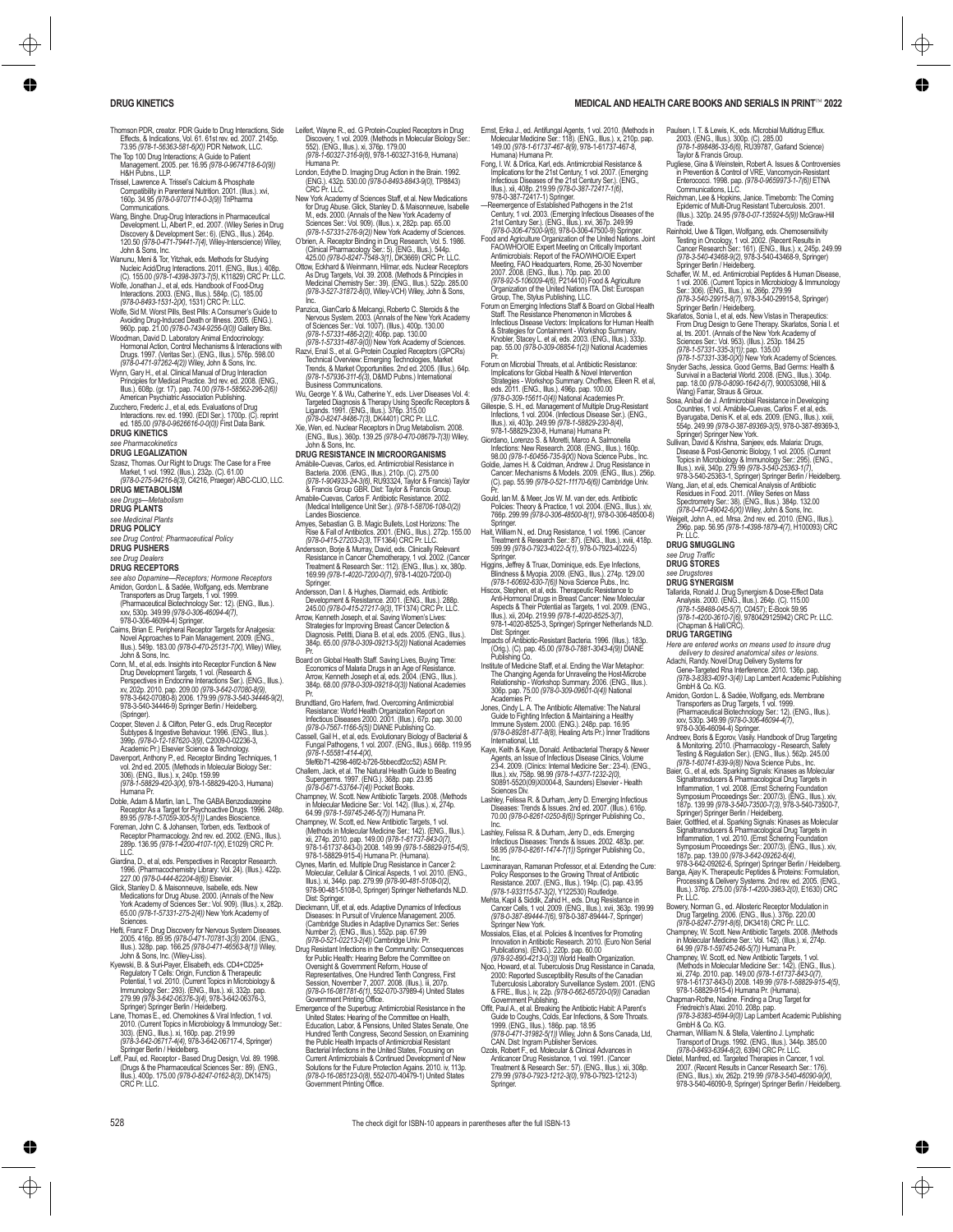- Wilson, Daniel R., et al. The Evolutionary Epidemiology of Mania & Depression: A Theoretical & Empirical
- Interpretation of Mood Disorders. (IIIus.), 412p.<br>1976-07734-5209-1(5)) Mellen, Edwin Pr., The.<br>World Service Organization, creator. Recovering Couples<br>Program for Couples.<br>2011. (ENG.), 122p. pap. 19.95 (978-0-9637495-1-2
- 
- 
- 
- Adolescents & Young Adults: A Multicultural Treatment<br>Manual for Harmful Behavior. 2008. (ENG., Illus.). 370p.<br>*(C).* 160.00 *(978-0-7890-3120-4(5),* HW15350); pap. 70.95<br>*(978-0-7890-3121-1(3),* HW15351) Routledge.

**INTERPLEADER**

# *see Actions and Defenses* **INTERPRETATION**

*see Hermeneutics*

### **INTERPRETATION, DREAM**

- *see Dream Interpretation*
- **INTERPRETATION IN PSYCHOANALYSIS**<br>See Psychoanalytic Interpretation
- *see Psychoanalytic Interpretation* **INTERPRETATIVE READING**
- *see Oral Interpretation* **INTERPRETATIVE SPEECH**
- 
- *see Oral Interpretation* **INTERPRETERS**

*see Translators* **INTERPRETING AND TRANSLATING**

#### *see Translating and Interpreting* **INTERRACIAL ADOPTION**

Harris, Kathleen K. Transracial Adoption: A Bibliography. 1989.<br>(C). 50.00 (978-0-903534-59-8/2)) British Association for<br>Adoption & Fostering (BAAF) GBR. Dist: State Mutual Bk.<br>& Periodical Service, Ltd.

## **INTERRACIAL MARRIAGE**

- *see also Children of Interracial Marriage* Okun, Barbara F. Understanding Diverse Families: What
- Practitioners Need to Know. 1998. (ENG.). 376p. pap.<br>40.00 (978-1-57230-417-8(0), C0417) Guilford Pubns.<br>Thomas, Volker, et al. Clinical Issues with Interracial Couples:<br>Theories & Research. 2003. (ENG., Illus.). 206p. (C)

# 165.00 *(978-0-7890-2179-3(X)*, HW13817); pap. 49.95 *(978-0-7890-2180-9(3)*, HW13818) Routledge. **INTERRACIAL MARRIAGE, CHILDREN OF**

- 
- *see Children of Interracial Marriage* **INTERSCHOLASTIC ATHLETICS**

#### *see School Sports* **INTERSEX PEOPLE**

Josso, Nathalie, ed. The Intersex Child. 1981. (Pediatric & Adolescent Endocrinology Ser.: 8). (ENG., Illus.). 272p. pap. *(978-3-8055-0909-1(X))* Karger, S. AG.

### **INTERSEXUALITY**

- Dreger, Alice Domurat, ed. Intersex in the Age of Ethics. 1999.<br>(Ethics in Clinical Medicine Ser.). (Illus.). x, 227p. lib. bdg.
- 
- (Ehins in Clinical Medicine Bor),  $|I(t_0, s_0, z/27\rho, \text{lib.} \text{ body})$ <br>(978-1-55572-125-17)); (C), pap. 19.95<br>(978-1-55572-100-8(1)) Univ. Publishing Group, Inc.<br>Molosso, Nathalie, ed. The Intersec Child. 1981. (Pediatine & Ado
- Morland, Iain. Intersex & After. 2009. (ENG., Illus.). 172p. pap. 12.00 *(978-0-8223-6705-5(X))* Duke Univ. Pr. **INTERSEXUALS (PERSONS)**

#### *see Intersex People*

### **INTERSUR LECTIVITY**

- Beebe, Beatrice, et al. Forms of Intersubjectivity. 2005. (ENG., Illus.). 280p. pap. 25.00 *(978-1-59051-151-0(4))* Other Pr., LLC.<br>LLC.<br>Hanvood Irana & Pinas Malcolm ads Salf-Evnarianoss in
- Harwood, Irene & Pines, Malcolm, eds. Self-Experiences in<br>Group: Intersubjective & Self-Psychological Pathways to<br>Human Understanding. 1998. (International Library of<br>Group Analysis Ser.). (ENG., Illus.). 192p. (C). lib. b 95.00 *(978-1-85302-596-9(8)*, 695327) Kingsley, Jessica Pubs. GBR. Dist: Hachette UK Distribution. —Self Experiences in Group: Intersubjective & Self Psychological Pathways to Human Understanding. 1998.
- (International Library of Group Analysis Ser.: Vol. 4). (ENG., Illus.). 192p. (C). pap. 55.00
- *(978-1-85302-597-6(6)*, 695328) Kingsley, Jessica Pubs. GBR. Dist: Hachette UK Distribution. Kirshner, Lewis A. Having a Life: Self Pathology after Lacan.
- 
- 2004. (ENG.), 158p. pap. 45.95 (978-0-88163-401-3(8),<br>ER718S) Routledge.<br>Natterson, Joseph & Friedman, Raymond J., eds. A Primer of<br>Clinical Intersubjectivity. 1995. (ENG.). 184p. pap. 68.00<br>(978-1-56821-446-7(4), Aronson,
- Littlefield Publishers, Inc. Ogden, Thomas H. Subjects of Analysis. 1977. (ENG.). 240p. 102.00 *(978-1-56821-185-5(6)*, Aronson, Jason) Rowman & Littlefield Publishers, Inc.

### **INTERSTITIAL SUBSTANCE**

- *see Extracellular Matrix*
- **INTERVENTION (PSYCHOLOGY)**<br>
200 *Crospet Bobovier*

# *see Operant Behavior* **INTERVENTIONAL RADIOLOGY**

- APC Essentials for Interventional Radiology 2001. 2001. per. 125.00 *(978-1-931136-12-9(2))*Medical Learning, Inc. Bakal, Curtis W. Vascular & Interventional Radiology:
- Principles & Practice. 2002. (Illus.). 496p. *(978-3-13-107911-4(8))* Thieme, George Verlag DEU. Dist: Thieme Medical Pubs., Inc.

Balter, Stephen. Interventional Fluoroscopy: Physics, Technology, Safety. 2001. (ENG., Illus.). 308p. 164.95 *(978-0-471-39010-7(0)*, Wiley-Liss) Wiley, John & Sons,

- Inc. Balter, Stephen, et al, eds. Intravascular
- Brachytherapy/Fluoroscopically Guided Interventions.<br>2002. (Medical Physics Monograph Ser.: No. 28). (Illus.).<br>xiii, 916p. 120.00 *(978-1-930524-10-1(2)) M*edical Physics
- Publishing, Inc.<br>
Rubishing, Inc.<br>
Bucheler, E., et al. ets. Diagnostic & Interventional Radiology<br>
in Liver Transplantation, 1 vol. 2002. (Medical Radiology<br>
SPR-3-540-63311-2(1, 1973-540-63311-2, Springer)<br>
Springer Beri
- 
- 
- *(978-0-683-30268-4(X))*; *(978-4-260-14328-8(X)*,
- 
- gaku-Shon Medical Pubs.); (Ilus.), 25bp<br>(g78-0-99640-328-4(9), Igaku-Shoin Medical Pubs.)<br>Lippincott Williams & Wikins<br>Dondelinger, R. F. Interventional Radiology in Cancer, 1 vol.<br>Mueller, P. R. et al. ets. 2003. (Medical
- Funaki, Brian, et al. Interventional Radiology: A Teaching Atlas, Inc.<br>
—Teaching Atlas of Vascular & Non-Vascular Interventional<br>
—Teaching Atlas of Vascular & Non-Vascular Interventional<br>
Radiology. 2007. 329. 149.<br>
2007
- 
- Dist: Springer. Golzarian, Jafar, et al, eds. Vascular Embolotherapy: A
- Comprehensive Approach, Volume 1: General Principles,<br>Chest, Abdomen, & Great Vessels, 1 vol. 2014. (Medical<br>Radiology Ser.). (ENG., Illus.). xii, 309p. pap. 279.99<br>(978-3-642-05972-8(4), 978-3-642-05972-8, Springer)<br>Sprin
- Grampp, Stephan, ed. Radiology of Osteoporosis, 1 vol. 2nd ed. 2010. (Medical Radiology Ser.). (ENG., Illus.). x, 247p. pap. 219.99 *(978-3-642-06526-2(0)*, 978-3-642-06526-2,
- Springer) Springer Berlin / Heidelberg. IAEA. Radiological Protection of Patients in Diagnostic & Interventional Radiology, Nuclear Medicine &<br>Radiotherapy: Proceedings of an International Conference<br>Held in Malaga, Spain. 2001. (Proceedings Ser.). (ENG.,<br>Illus.). 587p. pap. 154.00 (978-92-0-101401-6(5),<br>P573061) Inter
- Eurospan Group, The. Interventional Radiology Coder 2001. 2001. spiral bd. 89.00 *(978-1-931136-03-7(3))*; cd-rom 89.00
- *(978-1-931136-37-2(8))*Medical Learning, Inc. Kadir, S. Teaching Atlas of Interventional Radiology: Diagnostic & Therapeutic Angiography. 1999. (Illus.). 480p.
- *(978-3-13-107971-8(1))* Thieme, George Verlag DEU. Dist: Thieme Medical Pubs., Inc.
- Kadir, Saadoon. Teaching Atlas of Interventional Radiology:<br>Diagnostic & Therapeutic Angiography. 1999. (Illus.). 458p.<br>.99.00 *(978-0-86577-777-4(2))* Thieme Medical Pubs., Inc.
- Kiris, Talat, ed. Cerebral Vasospasm: New Strategies in<br>Research & Treatment, 1 vol. 2010. (Acta Neurochirurgica<br>Supplement Ser.: 104). (ENG., Illus.). xiii, 454p. pap.<br>249.99 *(978-3-211-99916-5(7),* 978-3-211-99916-5,
- Springer Vienna, AUT) Springer.<br>Krings, Timo, et al. Case-Based Interventional Neuroradiology.<br>
ed. 2011. (ENG., Illus.). 464p. pap. 109.99<br>
(978-1-60406-373-8(4)) Thieme Medical Pubs., Inc.
- Lemos, Pedro A., et al, eds. Diagnostic Methods in the Cardiac Catheterization Laboratory. 2009. (ENG., Illus.). 306p. (C). 240.00 *(978-1-84184-658-3(9)*, H100025) CRC Pr. LLC
- Lencioni, Riccardo, et al, eds. Focal Liver Lesions: Detection,
- Characterization, Ablation, 1 vol. 2010. (Medical Radiology<br>Ser.). (ENG., Illus.). xii, 407p. pap. 299.99<br>*(978-3-642-08414-0(1)*, 978-3-642-08414-0, Springer)<br>Springer Berlin / Heidelberg.
- Madoff, David C., et al, eds. Venous Embolization of the Liver<br>
x 3020 E-Book 219.00 (2011, (ENG, Ilus.)<br>
x 3020 E-Book 219.00 (978-1-94882-1224(0),<br>
10.1007/978-1-84882-1224(0),<br>
10.1007/978-1-84882-1224(0),<br>
10.1007978-1
- 
- Lippincott Williams & Wikins.<br>
McGraw, J. Kevin, ed. Interventional Radiology of the Spine:<br>
Image-Guided Pain Therapy, 1 vol. (ENG, Illus.). xiii, 229p<br>
2010. pap. 219.99 (978-1-61737-419-77)<br>
978-1-61737-419-7) 2003. 219
- 
- 
- III.us.). wi, 318p. 279.99 (978-0-387-85133-5(8),<br>
978-0-387-85132-5, Springer) Springer New York.<br>
Murphy, Daniel. Interventional Radiology Secrets. 2003.<br>
(III.us.). 350p. pap. 45.00 (978-1-50053-415-0/2), Hanley &<br>
Belf
- 
- Medical Publishing) Springer Publishing Co., Inc.<br>
Ray, Charles E., Jr., ed. Pain Management in Interventional<br>
(G78-0-52/1-86582-4/1) Cambridge Univ. Pr.<br>
(G78-0-52/1-86582-4/1) Cambridge Univ. Pr.<br>
Ribes, Ramón & Muñoz,
- Springer Berlin / Heidelberg.

Sala, Evis, et al. Radiology for Surgeons in Clinical Practice, 1 vol. 2008. (ENG., Illus.). xi, 139p. pap. 79.99 *(978-1-84800-095-7(2)*, 978-1-84800-095-7, Springer)

**INTERVIEWING IN CHILD ABUSE**

**INTERVIEWING IN PSYCHIATRY**

Gardner, Richard A. Sex Abuse Hysteria Salem Witches Trials<br>Revisited: Causes of the Present Child Sex Abuse<br>Hysteria in the United States. 1991. (Illus.). 150p. 18.00 *(978-0-933812-22-2(1))* Creative Therapeutics, Inc. Morgan, Marcia K. How to Interview Sexual Abuse Victims Vol.<br>7: Including the Use of Anatomical Dolls. 1994. 7: Including the Use of Anatomical Dolls. 1994.<br>144p. 100.00 (978-0-8029-5288-1/0), 4299); pap. 60.00<br>144p. 100.00 (978-0-8039-5288-1/0), 4299); pap. 60.00<br>1978-0-8039-5289-8/9), 4298) SAGE Pubns., Inc.<br>Poole, Debra A. & L

Children: A Guide for Helping Professionals. 1998. (Illus.). 295p. 39.95 *(978-1-55798-500-2(6)*, 431-710A) American Psychological Assn.

Arena, John. How to Write an I. E. P. 2001. 1989. 128p. pap. 15.00 *(978-0-87879-072-2(1))* Academic Therapy Pubns., Inc. Berger, Joseph. The Independent Medical Examination in Psychiatry. 2002. xiv, 195p. *(978-0-433-43859-5(2))* LEXIS Publishing. Boychuk-Spears, Tascha. Children Who Witness Homicide & Other Violent Crimes: A Practical Guide for Law Enforcement, Child Services & Mental Health Professionals. 2002. (Illus.). 239p. pap. 27.50 *(978-0-9703189-2-3(8))* Specialized Training Services. Chessick, Richard D. Technique & Practice of Listening in Intensive Psychotherapy. 1992. (Criminal Personality Ser.: Vol. 2). (ENG., Illus.). 274p. reprint ed. pap. 92.00 *(978-0-87668-300-2(6)*, Aronson, Jason) Rowman & Littlefield Publishers, Inc. Craig, Robert J., ed. Clinical & Diagnostic Interviewing. 2nd rev. ed. 2004. (ENG., Illus.). 448p. 129.00 *(978-0-7657-0003-2(4)*, Aronson, Jason) Rowman & Littlefield Publishers, Inc. Elbaum, Jean. Functional Memory Manual. 2001. spiral bd. *(978-1-883315-59-7(X))* Imaginart International, Inc.

Evans & Hearn. Essential Interviewing. (Counseling Ser.).<br>1979. pap., tchr. ed. (978-0-534-02080-4(1)) 2nd ed. Date<br>not set. pap. (978-0-534-02979-1(5)) Brooks/Cole.<br>First, Michael B., et al. Structured Clinical Interview Administration Booklet & Packet of 5 Scoresheets. 1997.<br>Administration Booklet & Packet of 5 Scoresheets. 1997.<br>spiral bd. 43.50 (978-0-88048-934-8(0), 8934) American

spiral d. 43.50 (978-08048-934-8(0), 8934) American<br>
Psychiatric Association Publishing.<br>
—Structured Clinical Interview for DSM-IV Axis I Disorders<br>
(SCDCI), Clinician Vestors. Set of User's Guide,<br>
Hornical American Set

692495) Kingsley, Jessica Pubs. GBR. Dist: Hachette UK<br>Distribution.<br>Haefner, Heinz, et al. IRAOS Manual: Interview for the

Haefiner, Heinz, et al. IRAOS Manual: Interview for the Society<br>
Schizopterius Assessment of the Onset & Course of<br>
Schizophrenia & Other Psychoses. 2003. (Illus.), 646, pap<br>
Hersen, Michel & Thomas. Jay C. Handbook of Cli

**H I**

Interviewing. 3rd rev. ed. 2003. (Illus.). 480p. 79.95<br>(978-0-306-47760-7(2), 0306477602) Springer.<br>Hiebert, William J., et al. Dynamic Assessment in Couple<br>Therapy. 1998. (ENG.). 132p. pap. 40.99<br>(978-0-669-24863-0(0)) Le

Kahn, Robert Louis. The Dynamics of Interviewing: Theory,<br>Technique, & Cases, 2003. 368p. pap. 29.00<br>(978-0-7581-0482-3(0)) Textbook Pubs.<br>Kelly, Francis D. The Clinical Interview of the Adolescent: From<br>Assessment & Formu

234p.  $62.95$  (978-0-398-06779-3/1); pap. 47.55<br>Lukas, Susan. Where to Start & What to Ask: An Assessmen<br>Lukas, Susan. Where to Start & What to Ask: An Assessmen<br>(978-0-393-70152-4(2), 2000p. pap. 23.56<br>(978-0-393-70152-4

*(978-0-938565-32-1(X))* Research Ctr. for Children, Youth, & Families/Achenbach System of Empirically Based Assessment (ASEBA).<br>-Manual for the Semistructured Clinical Interview for Children —Manual for the Semistructured Clinical Interview for Children & Adolescents. 2nd ed. 2001. (Illus.). x, 164p. *(978-0-938565-72-7(9))* Research Ctr. for Children, Youth, & Families/Achenbach System of Empirically Based

Pfohl, Bruce, et al. Structured Interview for DSM-IV Personality, 5 vols. 1997. (ENG.). 48p. (gr. 17). pap. 76.00 *(978-0-88048-937-9(5)*, 8937) American Psychiatric Association Publishing. Reiter, Michael. Therapeutic Interviewing: Essential Skills & Contexts of Counseling. 2007. (ENG.). 416p. (C). per. 139.99 *(978-0-205-52951-3(8)*, Pearson Higher Ed)<br>Pearson Education.<br>Tomlin, Kathyleen M., et al. Motivational Interviewing & Stages of Change: Integrating Best Practices for Substance Abuse Professionals. 2004. (ENG., Illus.). 240p. pap. 75.00 *(978-1-59285-085-3(5))* Hazelden. Trzepacz, Paula T. & Baker, Robert W. The Psychiatric Mental Status Examination. 1993. (ENG., Illus.). 216p. 69.00 *(978-0-19-506251-9(5))* Oxford Univ. Pr., Inc. Weller, Elizabeth B., et al. ChIPS - Children's Interview for Psychiatric Syndromes. 1999. (ENG.). 30p. (gr. 17). pap.<br>91.00 (978-0-88048-398-8(9)) American Psychiatric<br>Association Publishing.<br>—P-Chips: Children's Interview for Psychiatric Syndromes. 1999. (ENG.). 30p. (gr. 17). pap. 91.00 *(978-0-88048-847-1(6))* American Psychiatric Association

Assessment (ASEBA).

Publishing.

Springer London, Ltd. GBR. Dist: Springer. Smith, Richard G. Interventional Radiology Review. 1998. (Illus.). 352p. *(978-0-443-07787-6(8)*, S2317, Churchill Livingstone) Elsevier Health Sciences.

- 
- INTERVERTEBRAL DISK<br>
Abi, M., et al. ets. Arthropissity of the Spine, 1 vol. 2003.<br>
(European Spine Journal Ser: Vol. 11) (ENG, Illus.). viii,<br>
164p. pap. 119.00 (978-3-404-20295-0, 1),<br>
978-3-40-20295-0, Springer Springer 2006. (ENG., Illus.). 653p. (C). 275.00<br>(978-1-57626-234-4(0), K22782) Thieme Medical Pubs.,
- *(978-1-57626-234-4(0)*, K22782) Thieme Medical Pubs.,<br>Inc.<br>Choy, Daniel S. J. Percutaneous Laser Disc Decompression:<br>A Practical Guide, 1 vol. (ENG., Illus.). xii, 239p. 2010. pap.
- 219.99 (978-1-4419-1811-6(6), 978-1-4419-1811-6)<br>pap. 219.99 (978-1-4419-1811-6(6), 978-1-4419-1811-6)<br>2003. 219.99 (978-0-387-00260-6(X), 978-0-387-00260-6)<br>Springer New York, (Springer).
- 9 Vols. 3rd rev. ed. ring bd. 758.00 *(978-0-8205-4394-9(2))* LexisNexis.
- Guyer, Richard D. & Zigler, Jack E. Spinal Arthroplasty: A New ERA in Spine Care. 2005. (ENG., Illus.). 343p. (C). 195.00 *(978-1-57626-190-3(5)*, K22776) Thieme Medical Pubs.,
- Inc. Kraemer, Juergen. Intervertebral Disk Diseases: Causes, Diagnosis, Treatment & Prophylaxis. Krämer, Jürgen, ed.
- 3rd ed. 2008. (ENG., Illus.). 365p. 189.99<br>(P78-3-13-582403-1/9) Thieme, George Verlag DEU. Dist<br>Thieme Medical Pubs., Inc.<br>1990. (Illus.). 322p. 99.00 (978-0-86577-311-0(4)<br>1990. (Illus.). 322p. 99.00 (978-0-86577-311-0(4
- Maxwell, James H., et al. Nonfusion Techniques for the Spine: Motion Preservation & Balance. 2006. (ENG., Illus.). 379p. (C). 275.00 *(978-1-57626-179-8(4)*, K22811) Thieme Medical Pubs., Inc.
- Smith, Roxanne M. Struck Down; but Not Destroyed: Finding<br>Hope in the Maze of Suffering. Gossiaux, Pam, ed. 2008.<br>(ENG.). 240p. pap. 16.95 *(978-1-934363-17-1(0))* Zoe Life<br>Christian Communications.

### **INTERVERTEBRAL DISK DISPLACEMENT**

- Barge, Frederick H. Tortipelvis: The Slipped Disc Syndrome,<br>Is Cause & Correction. 4th ed. 1994. 164p. 38.95<br>(978-1-885048-00-4(9)) Barge Chiropractic Publishing, Inc.<br>Wang, Dongchun. Interstate Variations: in Medical Prac
- *(978-1-934224-91-5(X))* Workers Compensation Research *see also Employment Interviewing; Focus Groups; Interviewing in Psychiatry; Interviews; Social Case*

Work<br>Work<br>Boychuk-Spears, Tascha. Children Who Witness Homicide &

Boychuk-Spears, Tascha. Children Who Winess Homicide &<br>Children Chines: A Practical Guide for Law<br>Enforcement, Child Services & Mental Health<br>Professionals. 2002. (Illus.). 239p. pap. 27.50<br>(978-0-9703769-2-3(8)). Speciali

Cormier, William H. & Cormier, Sherilyn. Interviewing<br>Strategies for Helpers. 2nd ed. 1985. (Family Studies Ser.)<br>640p. (C). pap. 43.25 net. (978-0-534-04416-9(6))<br>Bart, Michelle A. Motivational Interviewing in Nursing Pra

Empowering the Patient. rev. ed. 2010. (ENG., Illus.).<br>296p. pap. 110.95 *(978-0-7637-7385-4(9))* Jones & Bartlett<br>Learning, LLC.<br>Ginsburg, Herbert P. Entering the Child's Mind: The Clinical Interview in Psychological Research & Practice. 1997. (ENG., Illus.). 296p. (C). 88.99 *(978-0-521-49685-8(3))*; pap. 49.99 *(978-0-521-49803-6(1))* Cambridge Univ. Pr.

Hastings, Adrian & Redsell, Starah, eds. The Good<br>(C), pap. 39.95 (C), pap. 39.95 (C), pap. 39.95 (C), pap. 39.95 (76-1-75775-688-3(6), K28673)<br>Routledge.<br>Wey, Allen E. & Authier, Jerry. Microcounseling: Innovations in<br>Int

(978-0-398-03712-3(4)) Thomas, Charles C. Pub., Ltd.<br>
lvey, Allen E. & Pedersen, Paul B. Culture-Centered<br>
Counseling & Interviewing Skills: A Practical Guide, 1 vol.<br>
1993. (Illus.). 224p. (C). 86.00 (978-0-275-94668-5(1) C4668); pap. 35.00 *(978-0-275-94669-2(X)*, B4669) ABC-CLIO, LLC. (Praeger). Ivey, Allen E., et al. Basic Attending Skills. 4th ed. 2005. 142p. (C). pap. 18.95 *(978-0-917276-01-9(9))*Microtraining Assocs., Inc. mphy, Bianca Cody & Dillon, Carolyn. Interviewing in Action:<br>Process & Practice. 1998. tchr. ed. *(978-0-534-35032-1(1))*<br>Brooks/Cole.

Shipley, Kenneth G. Interviewing & Counseling in<br>Communicative Disorders: Principles & Procedures. 2nd<br>w. ev. ed. 1996. (ENG, Illus.). 264p. pap. 46.00<br>(978-0-205-19892-4(9)) Allyn & Bacon, Inc.<br>INTERVIEWING—PROGRAMMED INS Moore, Mary L. & Givens, Susan R. Window of Opportunity: Interviewing by the Perinatal Nurse. Damus, Karla &<br>Freda, Margaret C., eds. 1994. (March of Dimes Nursing<br>Modules Ser.). 20.00 *(978-0-86525-063-5(4))* March of<br>Dimes Birth Defects Foundation.

**INTERVIEWING, EMPLOYMENT** *see Employment Interviewing* **INTERVIEWING, MEDICAL** *see Medical History Taking*

For book reviews, descriptive annotations, tables of contents, cover images, author biographies & additional information, updated daily, subscribe to **www.booksinprint.com** 923

# Institute. **INTERVIEWING**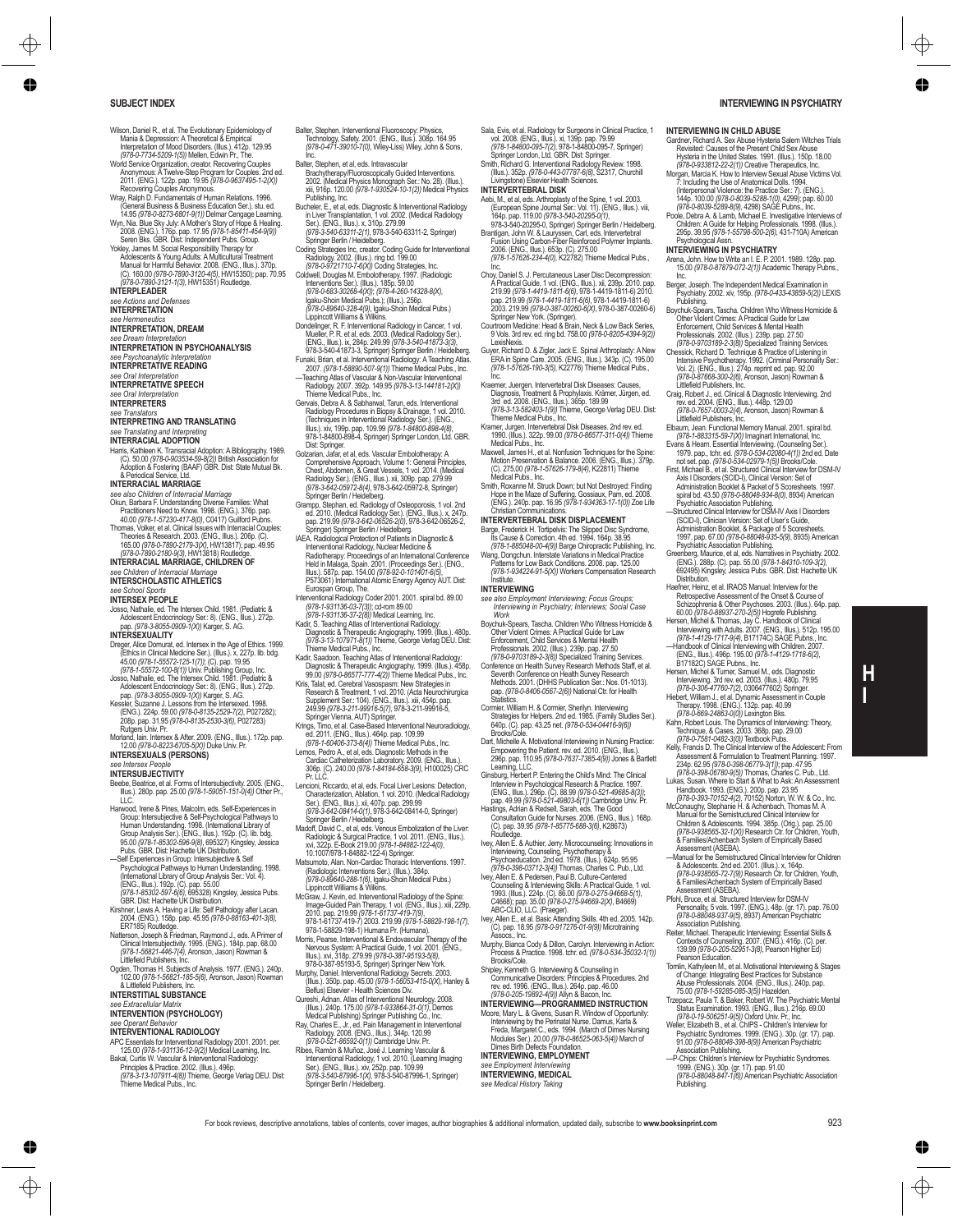- Vincent. Yearbook of Intensive Care & Emergency Medicine: Jahrgang 1999, 1 vol. 1999. (Yearbook of Intensive Care & Emergency Medicine Ser.: 1999). (ENG., Illus.). xxii, 717p. pap. 109.00 *(978-3-540-65288-5(4)*, 978-3-540-65288-5, Springer) Springer Berlin / Heidelberg.
- Vincent, J. L. Yearbook of Intensive Care & Emergency<br>
Medicine 2000, 1 vol. rev. ed. 2000. (Yearbook of Intensive<br>
Care & Emergency Medicine Ser: 2000, (ENCR, Illus.).<br>
San pape 95.00 (978-3-540-66830-5/6), (ENCR)<br>
978-3-
- 
- World Bk., Inc. —The World Book Health & Medical Annual-2000. 1999. (Illus.). 352p. *(978-0-7166-1150-9(3))* World Bk., Inc.
- World Health Organisation Staff. Tropical Disease Research: Progress, 1991-1992, 11th Report. 1993. (FRE., Illus.). 140p. (C). pap. 26.00 *(978-92-4-156158-7(0)*, 1150400) World Health Organization. Yarian, Richard. Annual Editions: Health 03/04. 24th ed. 2003.
- (C). pap. 20.93 *(978-0-07-283831-2(0)*, McGraw-Hill/Dushkin) McGraw-Hill Higher Education. Year in Medicine 2004. 2004. 24.00 *(978-1-933225-64-7(5))*
- 

# Harvard Medical Schl., Harvard Health Pubns. 2001 World Book Health & Medical Annual. 2001. (Illus.). 352p. 29.00 *(978-0-7166-1151-6(1))* World Bk., Inc. **MEDICINE—15TH-18TH CENTURY**

- Alessio, Piemontese. A Booke Conteining... Experienced<br>Medicines: The Fourth & Finall Booke of His Secretes.<br>Androse, R., tr. 1977. (English Experience Ser.: No. 841).<br>reprint ed. lib. bdg. 35.00 (978-90-221-0841-3(4)) Joh
- 
- Waller J. Inc. The Secretes of Maister Alexis of<br>The moond Part of the Secretes of Maister Alexis of<br>Piernont Ward, Vt., tr. 1977, English Experience Ser: No<br>S9), reprint ed. ilb. bdg. 20.00 (978-90-221-0839-0/2)<br>Johnson,
- —Two Treatises Concerning the Perservation of Eye-Sight. 1975. (English Experience Ser.: No. 709). reprint ed. 20.00 *(978-90-221-0709-6(4))* Johnson, Walter J. Inc.
- Blanton, Wyndham B. Medicine in Virginia in the Seventeenth Century. 1977. (Medicine & Society in America Ser.). (Illus.). 430p. reprint ed. 28.95 *(978-0-405-03936-2(0))* Ayer Co. Pubs., Inc.
- Bono, James J. Word of God & the Languages of Man: Interpreting Nature in Early Modern Science & Medicine Volume I, Ficino to Descartes. 1995. (ENG., Illus.). 324p. pap. 22.95 *(978-0-299-14794-5(0)*, P004071) Univ. of Wisconsin Pr.
- Castiglioni, Arturo. The Renaissance of Medicine in Italy. 1979. 18.95 *(978-0-405-10587-6(8))* Ayer Co. Pubs., Inc. Clowes, William. A Short & Profitable Treatise Touching the
- Cure of the Morbus Gallicus by Unctions. 1972. (English Experience Ser.: No. 443). 118p. reprint ed. 20.00 *(978-90-221-0443-9(5))* Johnson, Walter J. Inc.
- Debus, Allen George. Man & Nature in the Renaissance.<br>1978. (Cambridge Studies in the History of Science Ser.)<br>(ENG., Illus.). 172p. 54.99 (978-0-521-21972-3(8)); pap.<br>20.99 (978-0-521-29328-0(6)) Cambridge Univ. Pr.
- Piemontese, Allesio. The Thyrde & Last Parte of the Secretes of Maister Alexis of Piemont. Warde, W., tr. 1977. (English Experience Ser.: No. 840). reprint ed. lib. bdg. 20.00 *(978-90-221-0840-6(6))* Johnson, Walter J. Inc. **MEDICINE—AFRICA**

- Afrika, Llaila O. African Holistic Health. Adesegun, T. Nokwari,
- ed. rev. ed. 1989. (Illus.). 300p. pap. 14.95<br>*(978-1-877610-00-4(3))* Sea Island Information Group.<br>Baronov, David. The African Transformation of Western<br>Medicine & the Dynamics of Global Cultural Exchange. 2010. (ENG.). 264p. pap. 34.95 *(978-1-59213-916-3(7))* Temple Univ. Pr.
- Beck, Ann. Medicine, Tradition, & Development in Kenya &
- Tanzania, 1920-1970. 1981. 114p. 12.00 *(978-0-918456-44-1(4))* African Studies Assn. Boulos, Loutfy. Medicinal Plants of North Africa. Ayensu, Edward S., ed. 1983. (Medicinal Plants of the World Ser.: No. 3). (Illus.). 300p. 45.00 *(978-0-917256-16-5(6))* Reference Pubns., Inc.
- Brown, Karen. Mad Dogs & Meerkats: A History of Resurgent<br>Rabies in Southern Africa. 2011. (Ecology & History Ser.).<br>(ENG., Illus.). 228p. pap. 34.95 *(978-0-8214-1953-3(6))*<br>Ohio Univ. Pr.
- Bruchhausen, Walter. Medizin Zwischen Den Welten: Geschichte und Gegenwart des Medizinischen Pluralismus Im Südöstlichen Tansania. 2006. (GER & ENG., Illus.). 562p. (C). 100.00 *(978-3-89971-321-3(4))* V&R unipress GmbH DEU. Dist: ISD.
- Bryan, Cyril. The Ebers Papyrus: Oldest Medical Book in the World. (African Studies). reprint ed. 25.00 *(978-0-938818-27-4(9))* ECA Assocs.
- Buckley, Anthony D. Yoruba Medicine. 2nd unabr. ed. 1997.<br>(Illus.). 275p. reprint ed. pap. 24.95<br>(978-1-890157-01-2(5)) Athelia-Henrietta Pr.<br>Campbell, Susan Schuster. Called to Heal: African Shamanic
- Healing. 2000. (ENG., Illus.). 288p. pap. 16.95 *(978-0-914955-91-7(8))* Lotus Pr.
- Courtright, P., et al. Collaboration with African Traditional Healers for the Prevention of Blindness. 2000. 50p. pap. *(978-981-02-4377-7(4))* World Scientific Publishing Co. Pte
- Ltd.<br>Davis, Christopher. Death in Abeyance: Illness & Therapy<br>among the Tabwa of Central Africa. 2000. (International<br>African Library). (ENG., Illus.). 342p. (gr. 17). pap. 55.00<br>(978-0-7486-1306-2(6). T882). Edinburgh Uni
- Durojaye, Ebenezer. Trips, Human Rights & Access to Medicines in Afric. 2010. 128p. pap. *(978-3-639-24069-6(3))* AV Akademikerverlag GmbH & Co. KG.
- Echema, Austin. Anointing of the Sick & the Healing Ministry: The Nigerian Pastoral Experience. 2006. (ENG.). 212p. (gr. 11). pap. 35.95 *(978-3-88939-831-4(6))* IKO Verlag fur Interkulturelle Kommunikation DEU. Dist: Transaction Pubs.
- Feierman, Steven & Janzen, John M., eds. The Social Basis<br>of Health & Healing in Africa. 1992. (Comparative Studies<br>of Health Systems & Medical Care Ser: 30), (ENG., Illus.).<br>472p. (C), pap. 34.95 (978-0-520-06681-6(2)) Un
- Geissler, P. Wenzel & Molyneux, Catherine, eds. Evidence, Ethos & Experiment: The Anthropology & History of Medical Research in Africa. 2011. (ENG., Illus.). 508p.
- 179.00 (978-0-85745-082-01)<br>Dist Two Rivers Distribution.<br>Cottlieb, Manuel. Health Care Financing in Mainland Tanzania<br>Cottlieb, Manuel. Health Care Financing in Mainland Tanzania<br>Ser: No. 20). 104p. (Orig.), pap. 5.50<br>(*O*
- 
- *(978-0-913491-21-8(7))* Kiiton Pr.
- Iliffe, John. East African Doctors: A History of the Modern Profession. 1998. (African Studies: Series Number 95). (ENG., Illus.). 354p. 98.99 *(978-0-521-63272-0(2))* Cambridge Univ. Pr. —East African Doctors: A History of the Modern Profession.
- 2nd ed. 2002. (Illus.). 352p. pap. *(978-9970-02-303-5(9))* Fountain Pubs. Ltd. UGA. Dist: Michigan State Univ. Pr.
- 
- Imperator, Pascal J. A Wind in Africa: A Story of Modern<br>
(978-0-87527-139-2/1) Green, Warren H. Inc.<br>
(978-0-87527-139-2/1)) Green, Warren H. Inc.<br>
Jacobson-Widding, A. & Westerlund, David, eds. Culture,<br>
& Hoening, A. &
- Janzen, John M. Ngoma: Discourses of Healing in Central &
- Southern Africa. 1992. (Comparative Studies of Health<br>
Systems & Medical Care Ser: 34). (ENG., Illus.). 276p.<br>
(C), 63.00 (978-0-520-07265-7(0)) Univ. of California Pr.<br>
The Quest for Therapy in Lower Zaire. 1982. (Compara
- Kabongo, Ngolela W. Ethico-Embryonic Theories of Abortion & Development in Africa. 1982. (Illus.). 200p. (Orig.). pap. 7.95 *(978-0-943324-01-2(7))* Omenana.
- Kalipeni, Ezekiel & Thiuri, Philip, eds. Cultural & Demographic Aspects of Health Care in Sub-Saharan Africa. 1996. 350p. (Orig.). pap. 35.00 *(978-1-879893-08-5(8))* IAAS Pubs., Inc.
- Kyte, Cwolde. Anky Techua-Te: Classical Khamitic Afrikan Medicine. 1986. 181p. (Orig.). pap. 19.41 *(978-0-936901-00-8(4))* Center for Sacred Healing Arts
- 
- Publishing Co.<br>Molutza, Takafira. A Gateway to Biomedical Research in<br>Africa. 2006. (ENG.). 184p. 169.00 (978-1-60021-444-8(4)<br>Nova Science Pubs., Inc.<br>Mossop, R. T. History of Western Medicine in Zimbabwe.<br>Mossop, R. T. H
- 844p. 149.95 *(978-0-7734-8536-5(8))* Mellen, Edwin Pr.
- Mpofu, Elias, ed. Counseling People of African Ancestry. 2011. (ENG., Illus.). 352p. 105.99 *(978-0-521-88722-9(4))* Cambridge Univ. Pr. National Research Council Staff, et al. Effects of Health
- Programs on Child Mortality in Sub-Saharan Africa.<br>Ewbank, Douglas C. & Gribble, James N., eds. 1993.<br>(Population Dynamics of Sub-Saharan Africa: a Ser.).<br>(ENG.). 208p. (Orig.). pap. 45.00 (978-0-309-04941-2(5))<br>National A
- —Factors Affecting Contraceptive Use in Sub-Sahraran Africa<br>1993. (Population Dynamics of Sub-Saharan Africa: a<br>Ser.). (ENG., Illus.). 272p. (Orig.). pap. 50.00<br>(978-0-309-04944-3(X)) National Academies Pr.<br>Neill, Deborah.
- 
- Internationalism, Colonialism, & the Rise of a Medical Specialty, 1890-1930. 2012. (ENG., Illus.). 312p. 70.00 *(978-0-8047-7813-8(2))* Stanford Univ. Pr.
- Orikomaba, Obunge, et al. The Transmission of Human<br>Herpes Virus Type 8 in Africa: Assessing the Impact of<br>Sexual Risk Behaviour. 2011. 64p. pap.<br>*(978-3-639-33852-2(9))* AV Akademikerverlag GmbH &<br>Co. KG.
- Owoahene-Acheampong, Stephen. Inculturation & African<br>Religion: Indigenous & Western Approaches to Medical<br>Practice. 1998. (American University Studies: Vol. 16). XV,<br>225p. (C). 43.95 (978-0-8204-3129-1/X)) Lang, Peter Publishing, Inc.
- Packard, Randall M. White Plague, Black Labor: Tuberculosis & the Political Economy of Health & Disease in South Africa. 1989. (Comparative Studies of Health Systems & Medical Care Ser.: 23). (ENG., Illus.). 416p. pap. 33.95 *(978-0-520-06575-8(1))* Univ. of California Pr. Patel, Vickram. Culture & Common Mental Disorders in
- Sub-Saharan Africa. 1998. (Maudsley Ser.). (ENG., Illus.).<br>148p. (C). 77.95 (978-0-86377-530-7(6), RU36620,<br>Psychology Press) Taylor & Francis Group GBR. Dist:<br>Taylor & Francis Group.
- Patterson, K. David. Health in Colonial Ghana: Disease, Medicine, & Socio-Economic Change, 1900-1955. 1981. 187p. 20.00 *(978-0-918456-42-7(8))* African Studies Assn.
- Patton, Adell, Jr. & Patton, Adell. Physicians, Colonial Racism<br>& Diaspora in West Africa. 1996. (ENG., Illus.). 296p.<br>59.95 *(978-0-8130-1432-6(8)*, P024864) Univ. Pr. of<br>Florida.
- Sargent, Carolyn F. The Cultural Context of Therapeutic Choice, 1 vol. 1982. (Culture, Illness & Healing Ser.: 3). (ENG., Illus.). xii, 192p. 159.99 *(978-90-277-1344-5(8)*, 978-90-277-1344-5, Springer) Springer Netherlands NLD. Dist: Springer.

1204 The check digit for ISBN-10 appears in parentheses after the full ISBN-13

- Simon, James, et al, eds. African Natural Plant Products. 2012. (ENG., Illus.). 448p. *(978-1-4398-2178-7(X))*; *(978-1-4398-2176-3(3))* CRC Pr.
- Slikkerveer. Plural Medical Systems in the Horn of Africa: the Legacy of Sheikh Hippocrates. 1990. (ENG., Illus.). 358p.
- $(C)$ , 285.00 (978-7703-0203-8/7), KP10155) Rouledge.<br>Steams, Justin K. Infectious Ideas: Contagion in Premodern<br>Islamic & Christian Thought in the Western Mediterranean.<br>2011, (ENG), 304p (gr. 17), 8300 (978-0-8016-9873-0
- 
- *(978-0-86346-040-1(2)*, Tycooly Publishing U.S.A.) Weidner & Sons Publishing. Turshen, Meredeth. Political Ecology of Disease. 1984. (ENG.). 280p. 40.00 *(978-0-8135-1030-9(9)*, P599051) Rutgers Univ. Pr. van Wolputte, Steven. Medical Pluralism & Lay Therapy
- Management in Kinashasa. 2002. (Uppsala-Leuven<br>Research in Cultural Anthropology Ser.). (Illus.). 132p. pap.<br>23.50 *(978-91-506-1554-8(8))* Uppsala Universitet/Acta<br>Universitatis Uppsaliensis SWE. Dist: Coronet Bks.
- Waife, Ronald S. & Burkhart, Marianne C., eds. The<br>Nonphysician & Family Health in Sub-Sahara Africa. 1981<br>(FRE.). 141p. 7.00 *(978-0-933853-11-9(4))* Pathfinder<br>Fund.
- Warren, D. Michael, et al, eds. Studies of the Yoruba Therapeutic System in Nigeria. 1997. (Studies in<br>Technology & Social Change: No. 29). (Illus.). 230p. (C).<br>pap. 20.00 *(978-0-945271-44-4(1))* Iowa State Univ., Ctr.<br>for Indigenous Knowledge for Agriculture & Rural Development.
- Wreford, Jo Thobeka. Working with Spirit: Experiencing Izangoma Healing in Contemporary South Africa. 2008. (Epistemologies of Healing Ser.: 3). (ENG., Illus.). 184p. 135.00 *(978-1-84545-476-0(6))* Berghahn Bks., Inc. GBR. Dist: Two Rivers Distribution.
- Yoder, P. Stanley, ed. African Health & Healing Systems: Proceedings of a Symposium. 1982. 252p. 30.00 *(978-0-918456-34-2(7)*, Crossroads Pr.) African Studies

# Assn. **MEDICINE—ASIA**

- Alter, Joseph S., ed. Asian Medicine & Globalization. 2005. (Encounters with Asia Ser.). (ENG.). 200p. (C). 55.00 *(978-0-8122-3866-2(4)*, 6076) Univ. of Pennsylvania Pr. Apfelbaum, Ananda. Thai Massage: Sacred Body Work.
- 2004. (Illus.). 288p. (gr. 12-18). 21.95 *(978-1-58333-168-2(9)*, Avery) Penguin Publishing Group. Arndt, Andreas. Manual Derm Asia, No. 4. 1988. 10.95
- *(978-0-316-05179-8(9)*, Little, Brown Medical Division) Lippincott Williams & Wilkins. Bandit Chumworathayi. Life Sciences of the Asia Pacific
- Region. 2011. (Public Health in the 21st Century Ser.).<br>(ENG., Illus.). xii, 224p. 140.00 *(978-1-61470-117-0(2),*<br>Nova Biomedical Bks.) Nova Science Pubs., Inc.
- Barkin, Roger M. Problem Oriented with Pediatric Diagnosis. 1990. pap. 10.95 *(978-0-316-08103-0(5)*, Little, Brown Medical Division) Lippincott Williams & Wilkins.
- Battini, Laura & Villard, Pierre. Medecine et Medecins Au<br>Proche-Orient Ancien: Actes du Colloque International<br>Organisé à Lyon les 8 et 9 Novembre 2002, Maison de<br>l'Orient et de la Méditerranée. 2006. (British Archaeologi Reports International Ser.). (FRE., Illus.). 178p. pap. *(978-1-84171-750-0(9))* British Archaeological Reports Ltd. Chan, Alan K. L., et al, eds. Historical Perspectives on East
- Asian Science, Technology & Medicine. 2002. (Illus.).<br>606p. pap. *(978-9971-69-259-9(7))* World Scientific<br>Publishing Co. Pte Ltd.
- Chow, Kam Thye. Advanced Thai Yoga Massage: Postures & Energy Pathways for Healing. 2011. (ENG., Illus.). 216p. pap. 24.95 *(978-1-59477-427-0(7)*, 1325147) Inner Traditions International, Ltd.
- Condon. Manual of Surgery Asia, No. 7. 1988. 10.95 *(978-0-316-15260-0(9)*, Little, Brown Medical Division)
- Lippincott Williams & Wilkins.<br>Coussons, R. Timothy. Manual of Medical Care Asia, No. 4.<br>4th rev. ed. 1990. pap. 10.95 *(978-0-316-77490-1(1)*, Little.<br>Brown Medical Division) Lippincott Williams & Wilkins.
- Dhawan, B. N., ed. Pharmacology for Health in Asia: Proceedings of Asian Congress of Pharmacology. 1988. (C). 55.00 *(978-0-8364-2336-5(4))* Allied Pubs. Private,
- 
- Ltd. ND. Dist South Asia Biss.<br>
Elliott, John M. Bioethics in Singapore: The Ethical<br>
Microcosm. 2010. 3440. (*978-981-4327-10-7(7)*; pap.<br>
Microcosm. 2010. 3440. (*978-981-4327-11-4(5)*)<br>
(World Scientific Publishing Co.
- (378-0-010-2330 Popp), NO. 3. 1991. 10.30<br>(978-0-316-29388-4(1)) Lippincott Williams & Wilkins.<br>(Little, Brown Medical Division).
- Gittinger, John W. Manual of Clinical Problems in Ophthalmology. 1987. 10.95 *(978-0-316-31473-2(0)*, Little, Brown Medical Division) Lippincott Williams & Wilkins.
- Glover, Dennis W. The History of Respiratory Therapy<br>Discovery & Evolution. 2010. 156p. 24.49<br>*(978-1-4490-1491-9(7)*); pap. 17.95<br>*(978-1-4490-1490-2(9))* AuthorHouse.
- 
- Hardiman, David & Mukharji, Projit Bihari, eds. Medical<br>Marginality in South Asia: Situating Subaltern<br>Therapeutics. 2012. (Intersections: Colonial & Postcolonia<br>Histories Ser.). (ENG., Illus.). 204p. (C). 185.00
- *(978-0-415-50241-2(1)*, Y133315) Routledge. Havens, Carol S. Manual Gyn Asia. 2nd ed. 1991. 10.95 *(978-0-316-35099-0(0)*, Little, Brown Medical Division)
- Lippinott Williams & Wilkins<br>Hong, Seung-Pyo. Traditional Medical Systems in East Asia.<br>1988. (Bibliographies in Technology & Social Change Ser.<br>No. 3). 44p. (Orig.). (C). pap. 6.00 (978-0-945271-06-2(9))<br>lowa State Univ., Agriculture & Rural Development.
- **MEDICINE—15TH-18TH CENTURY MEDICAL AND HEALTH CARE BOOKS AND SERIALS IN PRINT- 2022**
	- Information & Education for Health in South-East Asia. 1988. (SEARO Regional Health Papers: No. 17). (ENG.). 100p. 5.00 *(978-92-9022-186-9(0))* World Health Organization.
	- James, Anthony B. Lines, Wheels, Points & Remedies. 1995.<br>(Illus.). 193p. pap. 39.95 *(978-1-886338-08-1(6))* Meta<br>Journal Pr.
	- —Nuat Thai: Traditional Thai Medical Massage. 2nd ed. 1991. (ENG., Illus.). 148p. pap. 38.00 *(978-1-886338-02-9(7))*; 140p. reprint ed. spiral bd. 38.00 *(978-1-886338-03-6(5))* Meta Journal Pr. —Nuat Thai the Northern Style. 1993. (ENG., Illus.). 145p.
	- (Orig.). pap. 33.48 *(978-1-886338-01-2(9)*) Meta Journal<br>Pr
	- Pr. Jenkins, Jon L. Emergency Medicine Asia. 1986. 8.95 *(978-0-316-46054-5(0))* 3rd rev. ed. 1995. pap. 34.95 *(978-0-316-46003-3(6))* Lippincott Williams & Wilkins. (Little, Brown Medical Division).
	- Jennings, Sue. Theatre, Ritual & Transformation: The Seno<br>Temiar. 1995. (ENG., Illus.). 240p. (C). (gr. 13). 120.00<br>*(978-0-415-05229-0(7)*, RU9045) Routledge. —Theatre, Ritual & Transformation: The Senoi Temiars. 1995.

(ENG., Illus.). 238p. (C). 47.95 *(978-0-415-11990-0(1)*, RU13308) Routledge. Kao, Henry S. R. & Sinha, Durganand, eds. Asian Perspectives on Psychology. 1996. 284p. pap. 18.95 *(978-0-8039-9294-8(7))* SAGE Pubns., Inc. Kushi, Michio & Janetta, Phillip. Macrobiotics & Oriental<br>Medicine: An Introduction to Holistic Health. 1991. (Illus.)<br>288p. pap. 22.00 *(978-0-87040-659-1(0)*) Japan Pubns.<br>(U.S.A.), Inc. Lawlor, Glenn J., Jr. Manual of Immunology Asia, No. 2. 1987. 10.95 *(978-0-316-51669-3(4)*, Little, Brown Medical Division) Lippincott Williams & Wilkins. Leslie, Charles & Young, Allan, eds. Paths to Asian Medical Knowledge. 1993. 306p. 39.50 *(978-81-215-0608-3(5))* Munshiram Manoharlal Pubs. Private, Ltd. IND. Dist:

Coronel Bis.<br>- Paths to Asian Medical Knowledge. 1992. (Comparative<br>Studies of Health Systems & Medical Care Ser.: 32).<br>(ENG., Illus.). 298p. (C), pap. 33.95<br>(978-0-526-07316-075) Univ. of California Pr.<br>Leslie, Charles M.

419p. *(978-81-208-1537-7(8))*Motilal Banarsidass Publishers (Pvt. Ltd) IND. Dist: South Asia Bks. Li, Philip, et al, eds. Textbook of Clinical Medicine for Asia. 1999. (ENG., Illus.). 948p. (gr. 17). 60.00 *(978-962-201-773-3(8)*, 2647) Chinese Univ. of Hong Kong, The HKG. Dist: Columbia Univ. Pr.

Lock, Margaret M. East Asian Medicine in Urban Japan:<br>Varieties of Medical Experience. 1984. (Comparative<br>Studies of Health Systems & Medical Care Ser.: 3). (ENG.<br>Ilus.). 336p. (C). pap. 33.95 (978-0-520-05231-4(5)) Univ.<br> McKee, Martin, et al, eds. Health Care in Central Asia. 2002. (European Observatory on Health Care Systems Ser.). (ENG., Illus.). (YA). (gr. 13-18). pap. *(978-0-335-20926-2(2)*, Open University Pr.) McGraw-Hill Education.<br>McKersie Robert C. In the Footbills of Medicine: A Young McKersie, Robert C. In the Foothills of Medicine: A Young<br>Docto's Journey from the Inner City of Chicago to the<br>Mountains of Nepal. 2005. (Illus.). xook, 229p.<br>(978-0-595-80805-2(0)) Universe, Inc.<br>Meulenbeld & Leslie, eds

Panels of the VIIth World Sanskrit Conference, Volume 8<br>And 9, 2 vols. 1991. (Panels of the VIIth World Sanskrit<br>Conference Ser.: 8). (ENG.). VI, 242p.<br>(978-90-04-09522-9(5)) BRILL. Morgan C Staff. Medicine of the Gods. 2005. 100p. 15.00<br>(978-1-869928-09-4(1)) Mandrake of Oxford GBR. Dist:<br>Gazelle Bk.Services Ltd. Mori, A. & Satoh, T., eds. Molecular Aspects of Asian Medicines: The Orient. 1996. (Emerging Drugs Ser.: Vol. 1). 69.95 *(978-0-915340-20-0(8))* PJD Pubns., Ltd. Mulholland, Jean. Herbal Medicine in Paediatrics: Translation of a Thai Book of Genesis. 1997. (Faculty of Asian Studies Monographs: Vol. 14). (Illus.). 449p. pap. 35.00 *(978-0-7315-0791-7(6))* Australian National Univ. - Faculty of Asian Studies AUS. Dist: Univ. of Hawaii Pr. Niswander, Kenneth R. Manual of Obstetrics Asia. No. 3.<br>1987. 10.95 *(978-0-316-61135-0[2)*)No. 4. 1991. 10.95<br>*(978-0-316-61171-8(9)* Lippincott Williams & Wilkins.<br>(Little, Brown Medical Division).

Ovesen, Jan & Trankell, Ing-Britt. Cambodians & Their<br>Doctors: A Medical Anthropology of Colonial &<br>Post-Colonial Cambodia. 2010. (ENG., Illus.). 336p. pap<br>32.00 (978-87-7694-089-4/6). 2886) Nordic Institute of<br>Asian Studi

Pavan-Langston, Deborah. Manual Ocular, No. 3. 1991. 10.95 *(978-0-316-69548-0(3)*, Little, Brown Medical Division) Lippincott Williams & Wilkins.

Phalen, Kathleen F. Welliness East & West: Achieving<br>208p. papirum Health Through Integrative Medicine. 1999.<br>208p. pap. 16.95 (978-1-885203-96-0/9), Journey<br>Editions) Tuttle Publishing.<br>Resmick, Martin I. Manual Complete

Roylance, David. Thai Massage Workbook: For Basic,<br>Intermediate, & Advanced Courses. 2nd ed. 2011. (ENG.<br>Illus.). 192p. pap., wbk. ed. 19.95 (978-1-84409-564-3(9),<br>Findhorn Press) Inner Traditions International, Ltd.<br>Samue 10.95 *(978-0-316-76999-0(1)*, Little, Brown Medical Division) Lippincott Williams & Wilkins. Shefer-Mossensohn, Miri. Ottoman Medicine: Healing & Medical Institutions, 1500-1700. 2009. (ENG., Illus.). 293p. 95.00 *(978-1-4384-2529-0(5)*, Suny Pr.) State Univ. of New

York Pr.